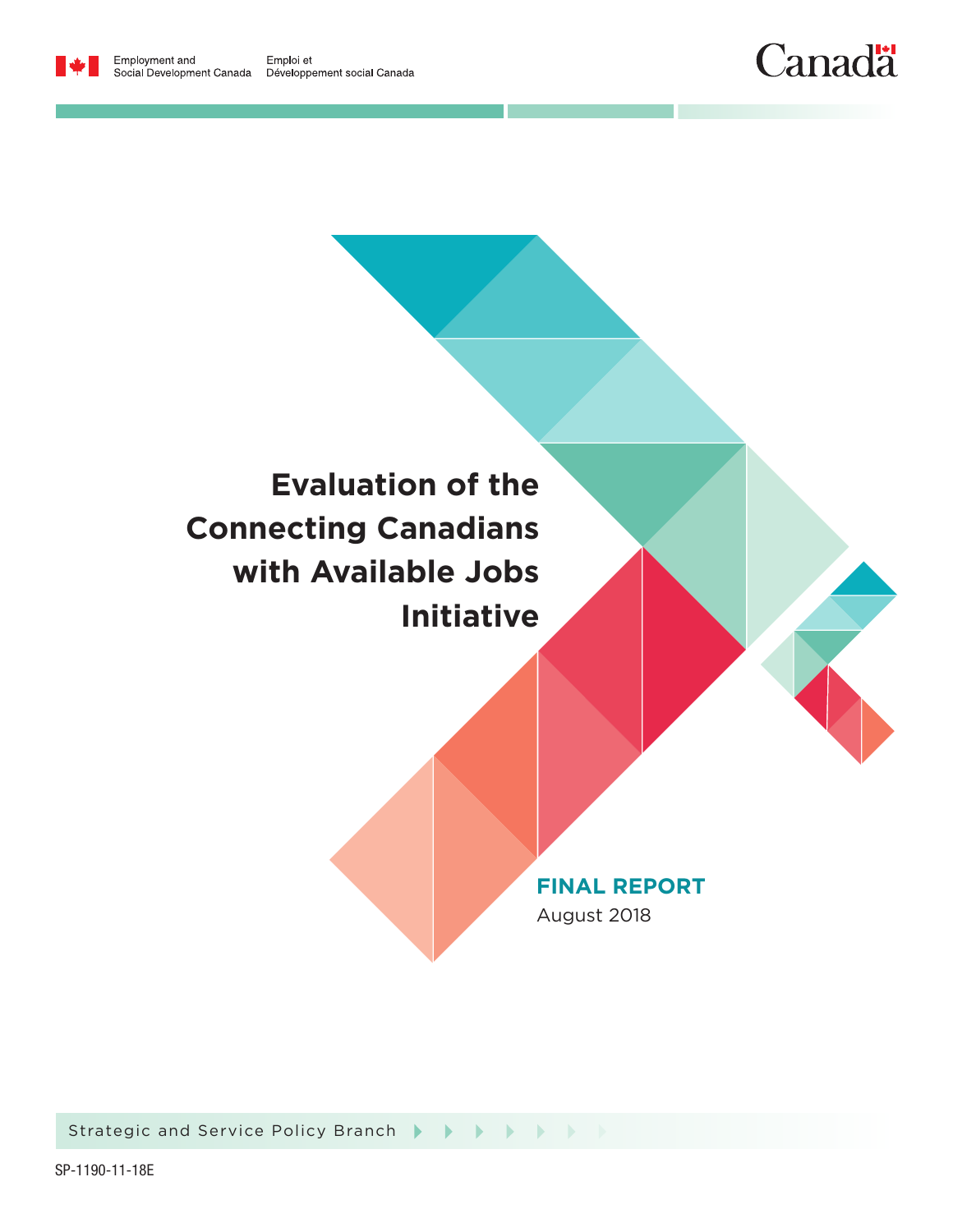#### Evaluation of the Connecting Canadians with Available Jobs Initiative

This publication is available for download at [canada.ca/publicentre-ESDC](www.canada.ca/publicentre-ESDC).

It is also available upon request in multiple formats (large print, Braille, MP3, audio CD, e-text CD, DAISY, or Accessible PDF), by contacting 1 800 O-Canada (1-800-622-6232). By teletypewriter (TTY), call 1-800-926-9105.

© Her Majesty the Queen in Right of Canada, 2018

For information regarding reproduction rights: droitdauteur.copyright@HRSDC-RHDCC.gc.ca.

PDF Cat. No.: Em20-114/2018E-PDF ISBN: 978-0-660-28268-8

ESDC Cat. No.: SP-1190-11-18E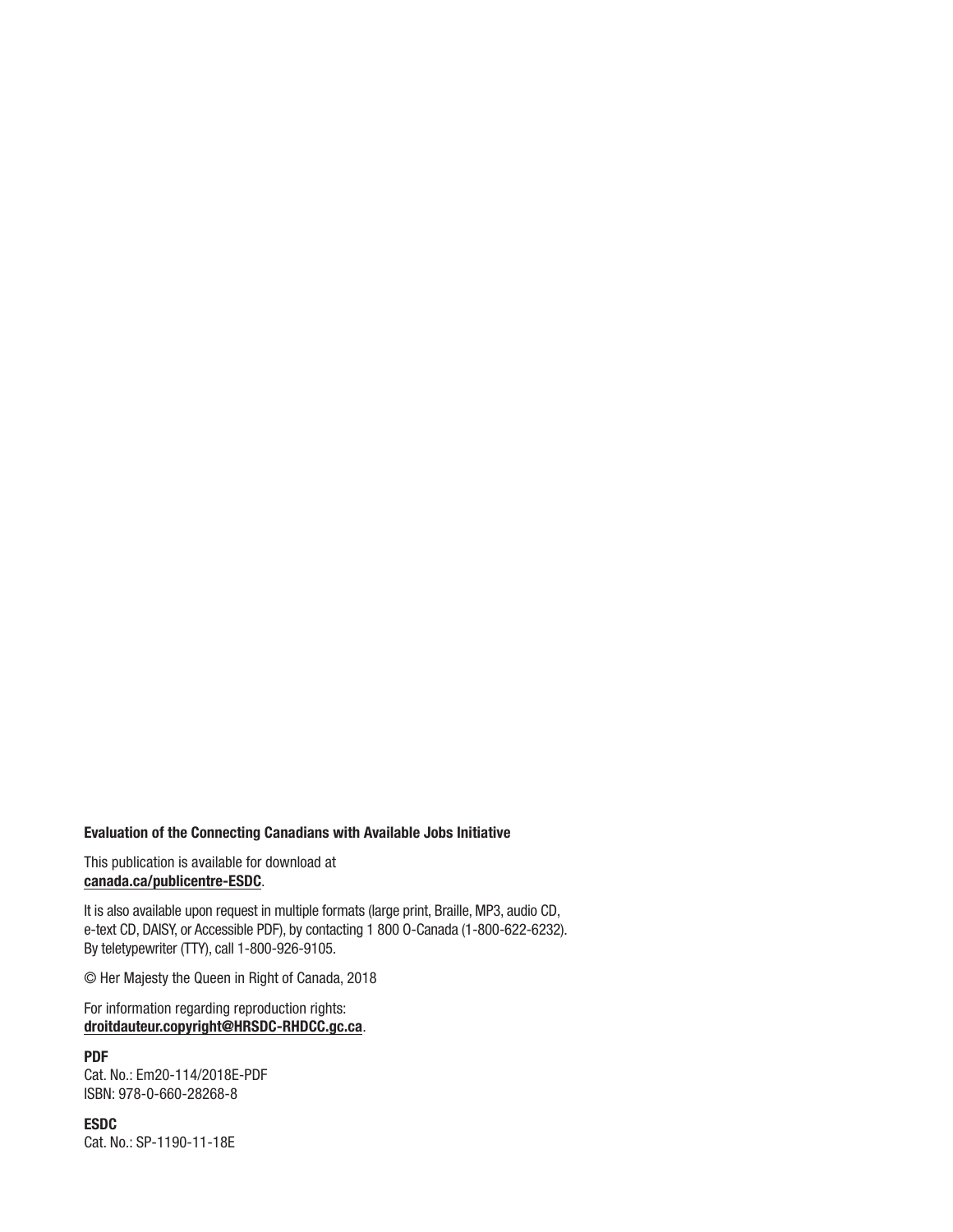# **Table of contents**

| 2.3 Improved connections between the Temporary Foreign Worker Program and the El Program |
|------------------------------------------------------------------------------------------|
|                                                                                          |
|                                                                                          |
|                                                                                          |
|                                                                                          |
| 3.3 Improved connections between the Temporary Foreign Worker Program and the EI Program |
|                                                                                          |
|                                                                                          |
|                                                                                          |
|                                                                                          |
|                                                                                          |
|                                                                                          |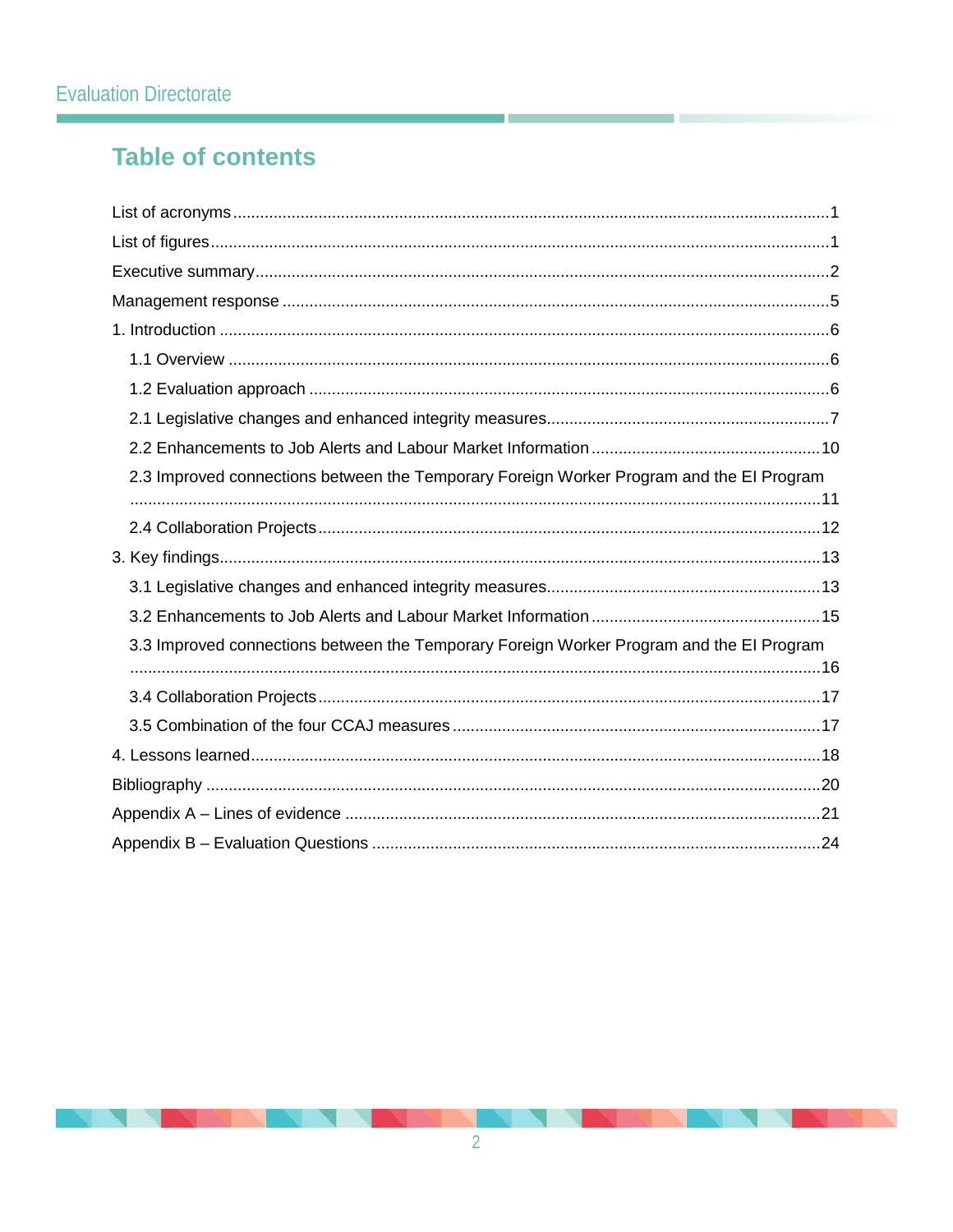# <span id="page-3-0"></span>**List of acronyms**

- CCAJ Connecting Canadians with Available Jobs
- EI Employment Insurance
- ESDC Employment and Social Development Canada
- HRSDC Human Resources and Skills Development Canada
- TRF Targeting, Referral and Feedback

# <span id="page-3-1"></span>**List of figures**

[Figure 1. Work claimants were required to seek and accept under the CCAJ initiative](#page-10-0) ..........................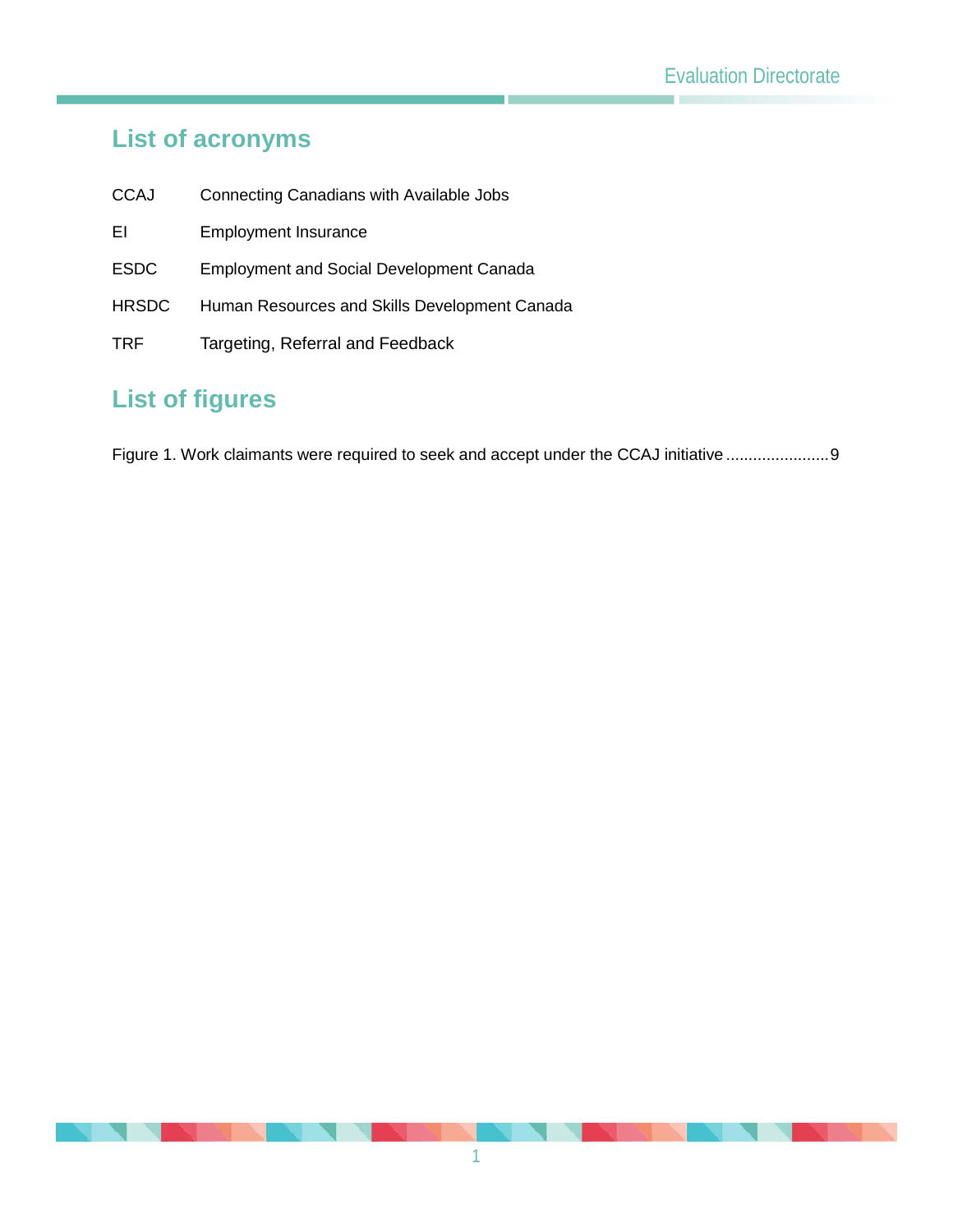## <span id="page-4-0"></span>**Executive summary**

This report presents the key findings and lessons learned of the evaluation of Employment Insurance (EI) measures put in place in 2013 as part of a federal initiative to better connect Canadians with available jobs.

The Connecting Canadians with Available Jobs (CCAJ) initiative came into force on January 6, 2013 and comprised a set of four measures which all had the objective of helping unemployed workers find employment and return to work more quickly where there are suitable job opportunities available in their labour market. In addition to this main objective, each of the 4 measures had its own goal:

- 1. Legislative changes and enhanced integrity measures to strengthen Employment Insurance claimant's obligations to undertake a "reasonable job search" for "suitable employment".
- 2. Enhancements to Job Alerts and labour market information to support job-search activities.
- 3. Improved connections between the Temporary Foreign Worker Program and the EI program to ensure Canadians are considered before temporary foreign workers.
- 4. Collaboration Projects with interested provinces and territories (Manitoba and British Colombia) to test whether providing EI claimants with information regarding employment supports earlier in their claim would decrease EI usage.

This evaluation assesses whether the four measures put in place as part of the CCAJ initiative were effective at helping unemployed workers return to work more quickly. The evaluation also examines its impact on various EI and labour market outcomes and draws some observations that can be taken into consideration in the development of future EI policies.

Overall, the evaluation finds that there is evidence supporting the need for actions to facilitate more effective job searches and encouraging claimants to accept all suitable work. While some of the 4 measures put in place contributed to some extent to achieve these overall objectives, others had mitigated impacts. Below is a summary of the key evaluation results pertaining to the relevance, performance and efficiency of the 4 measures of the initiative.

#### **The evidence shows that there was a need for facilitating more effective job searches and encouraging claimants to accept all suitable work**

Data on unemployed individuals who were laid off from their job in 2010 or 2011 (pre-CCAJ period) suggest that about 13 to 14% of EI regular claimants did not fulfill their job search obligations as they did not look for work while collecting benefits and did not report a valid reason for not searching. EI regular claimants were also less likely to report using active job search methods (contacting employers directly, working at jobs on short term trial basis) and more likely to delay job start than non EI claimants. Moreover, about 35% of unemployed claimants and non-claimants said that their chances of finding a job were not very good and about 19% of them said that what would help the most is job search assistance.

In addition, a very large number of EI claims compared to the number of temporary foreign worker approved positions were found in several regions and occupations, suggesting that some EI claimants could potentially replace temporary foreign workers if they were aware of these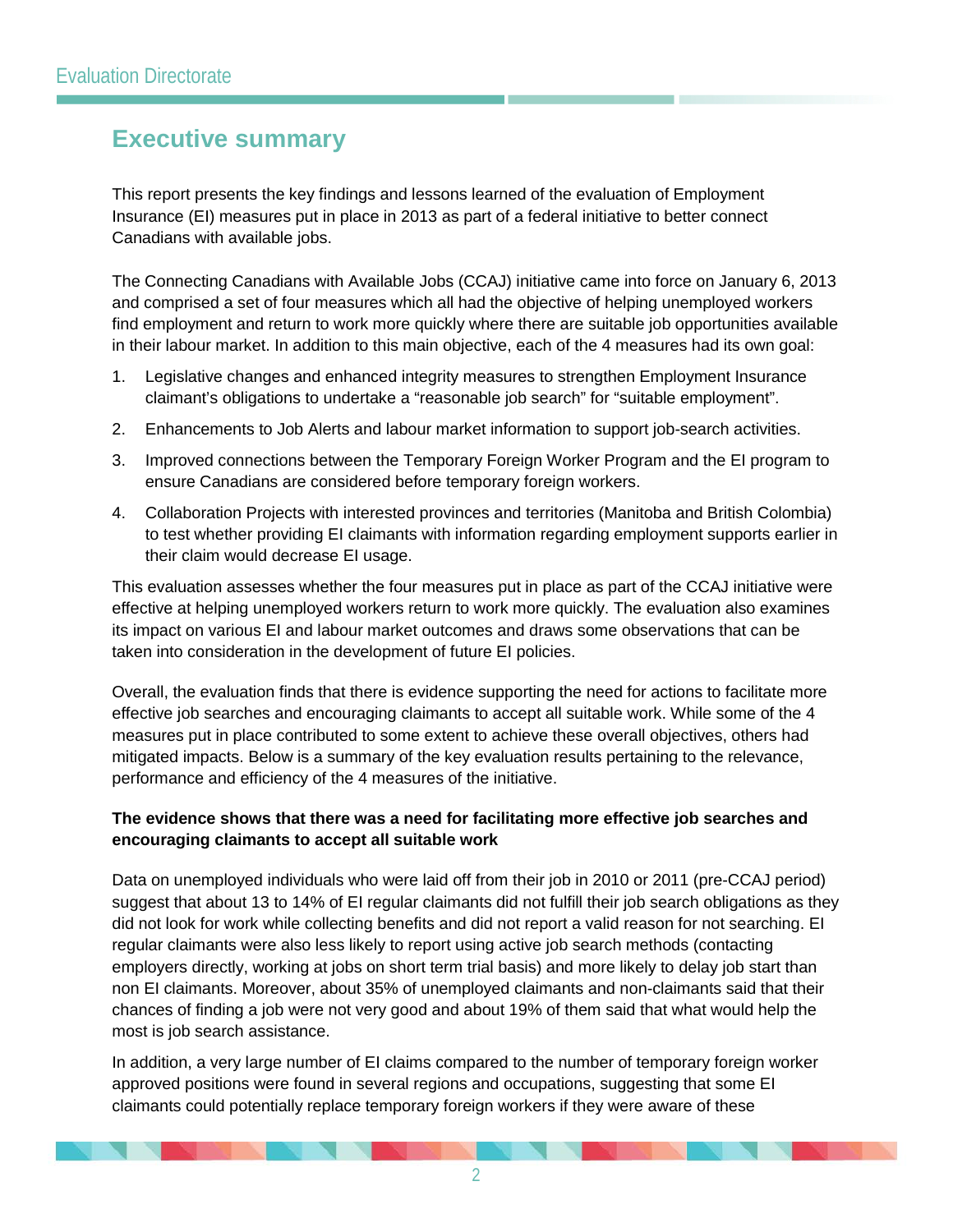employment opportunities. Finally, the international literature demonstrated that providing job search assistance and information early in the unemployment spell can improve the labour market outcomes of targeted groups.

#### **The legislative changes with respect to the definitions of "reasonable job search" and "suitable employment" did not encourage claimants to increase their job search efforts.**

According to focus group results, awareness of the "reasonable job search" for "suitable employment" rules was low and their effect on claimant's search behaviour was minimal. Moreover, among focus group participants who had heard at least some aspects of the rules for "suitable employment", there were significant inaccuracies in their understanding of the rules. In addition, survey data did not reveal any significant changes in the job search activities of claimants after the introduction of the CCAJ initiative. Besides, some evidence indicate that EI claimants obligations to seek and accept a broader range of employment after a certain time on claim (one of the criteria of the "suitable employment" definition) had a negative impact on the job search effort and the quality of the new jobs found for some claimants.

#### **Evidence suggests that the enhanced integrity measures led to better monitoring of claimants and helped claimants return to work faster.**

The probability of having a disqualification or disentitlement due to inadequate job searches or failing to accept suitable job offers doubled but remained low after the introduction of the CCAJ initiative to reach 0.12% (proportion of claims with CCAJ related disqualification or disentitlement), which suggest that Service Canada monitoring of search requirement became more efficient. In addition, results from the claimant information sessions indicate that they helped some claimants return to work: EI claimants directed to a claimant information session were 1.3 times more likely to report finding work at the end of their claim compared to claimants not directed to a session. The claimant information sessions were also effective at generating EI savings since claimants directed to a claimant information session used about 1 week less of EI benefits than claimants not directed to the session.

#### **The changes to Job Alerts increased the awareness and take-up of this service; however, there was no significant improvement in labour market outcomes.**

Overall, evidence suggests that the initiative was successful at improving the awareness of the existence of the Job Alerts service (that is the likelihood that unawareness of the service was the reason for not using the service declined by 16.7 percentage points after the initiative) and the subscription to the service (job searchers were 8.6 percentage points more likely to subscribe to the Job Alerts service after the enhancement of the service was introduced). However, the evaluation finds mixed results in terms of job search activity, and no overall improvement in labour market experience between subscribers to Job Alerts and Job Bank before and after the enhancements with the exception that Job Bank users improved somewhat their tenure at their new job after the enhancement (by 0.2 years or 10 weeks).

**The improved connection between the EI program and Temporary Foreign Worker Program had a minimal impact on the number of Canadians considered and hired for jobs for which employers requested temporary foreign workers.**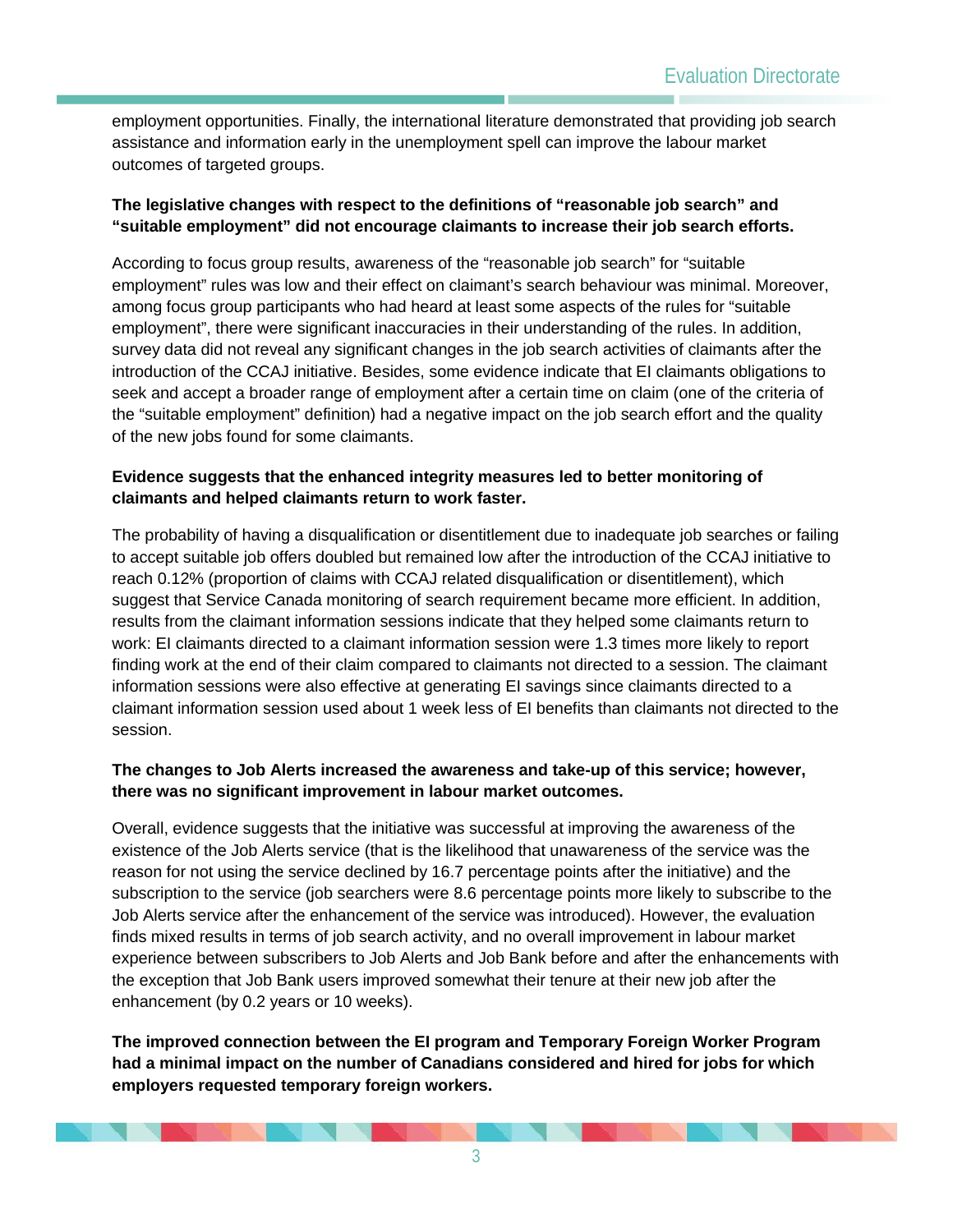## Evaluation Directorate

A minority of employers interviewed reported that the CCAJ initiative had an impact on the number of Canadians applying and hired for positions for which they normally hire temporary foreign workers. The empirical analysis of the number of temporary foreign worker positions approved and the number of EI claims that started and terminated before and after the CCAJ initiative did not however provide evidence that firms hired EI claimants instead of temporary foreign workers.

#### **The effectiveness of the Collaboration Projects at reducing EI usage was limited.**

The objective of the Collaboration Projects was to test whether contacting EI claimants early in their claim period to provide them with information regarding employment supports would facilitate a faster return to work and generate EI savings. Only one subgroup of participants (youth in southern interior British Columbia) received less EI benefits as a result of their participation in the projects (1.5 to 2 weeks or \$705 per claim, on average). EI usage did not decline for the main targeted groups: youth in British Columbia; occasional claimants in British Columbia; claimants residing in Winnipeg; and claimants residing in the rest of Manitoba. These results indicate that early information provision could potentially be an effective policy for reducing EI benefits paid when targeted at specific subgroups.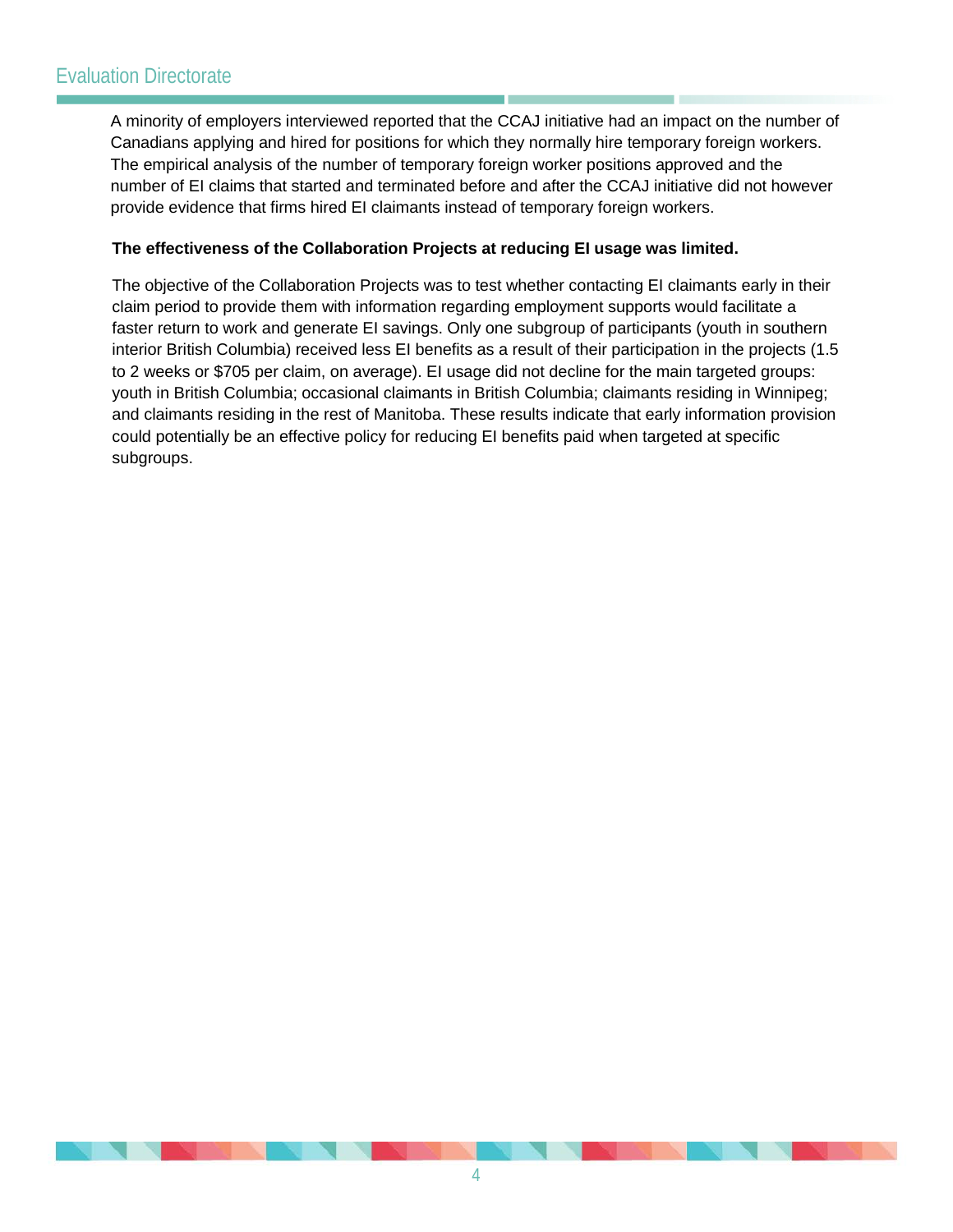## <span id="page-7-0"></span>**Management response**

The department accepts the findings of the Evaluation of the Connecting Canadians with Available Jobs (CCAJ) initiative and provides the following Management Response.

#### **Lessons**

The evaluation findings point to four key lessons:

- 1. The changes to the "reasonable job search effort" and "suitable employment" rules might have been more effective at influencing job search efforts if all claimants had been aware of the changes and had been more likely to be monitored and penalized for non-compliance.
- 2. The presentation of the information at the claimant information sessions could have provided a clearer description of claimant obligations.
- 3. Improved targeting of interventions under the Collaboration Projects could have reduced EI usage to a greater extent.
- 4. Little is known about the optimal timing of interventions.

Management accepts these lessons that were identified by the evaluation and will integrate them into its future efforts.

The department acknowledges that effective communication of program changes to clients is a critical success factor to achieving the expected results, and will enhance future policy changes with communication strategies that use multiple channels to connect with clients (online, by telephone or in person at a Service Canada Centre).

In June of 2018, the claimant information session presentation was updated to simplify language and reduce the density of text on the slides in order to clarify and improve comprehensibility of the content.

The Collaboration Projects confirm that direct contacts with EI clients such as via telephone, are more effective than contacts via mail, for the purpose of delivering relevant information to job seekers and increasing interest in active employment programming.

The results from the Collaboration Projects also reinforce the idea that mechanisms facilitating early interventions, specifically the national Targeting, Referral and Feedback (TRF) system, have the potential to improve the labour market's performance. Not only can the TRF system better target clients, it can potentially generate evidence on the optimal timing of EI Part II interventions, which could further lead to better outcomes for participants. The TRF system is already used in Quebec, Alberta, and British Columbia, and will be operational in all jurisdictions by March 31, 2020.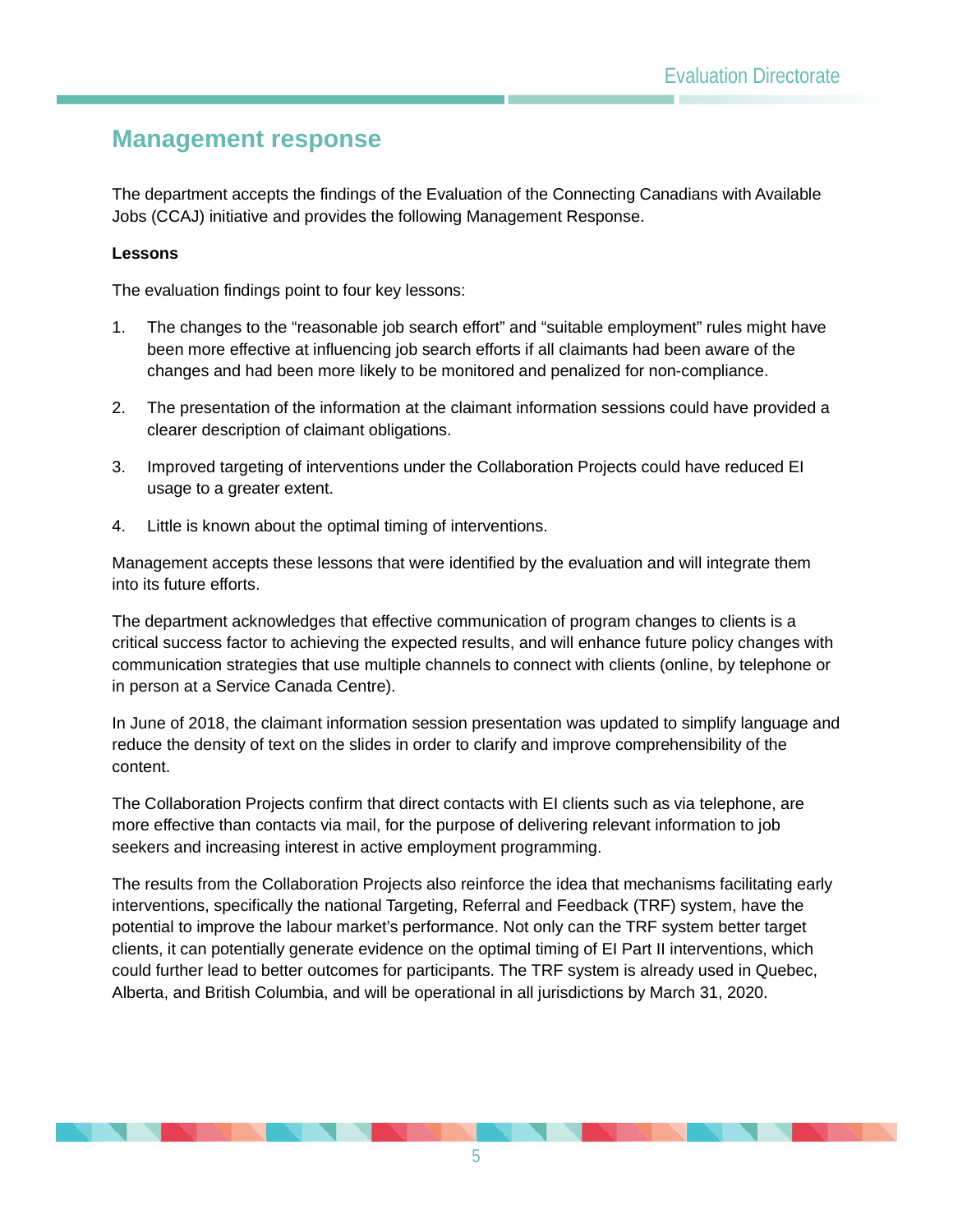# <span id="page-8-0"></span>**1. Introduction**

## <span id="page-8-1"></span>**1.1 Overview**

This report presents the key findings and lessons learned of the evaluation of Employment Insurance measures put in place in 2013 as part of a federal initiative to better connect Canadians with available jobs; the Connecting Canadians with Available Jobs (CCAJ) initiative (the initiative). This initiative was introduced on January 6, 2013 with the objective of helping unemployed workers, and Employment Insurance (EI) claimants in particular, find employment and return to work more quickly. The CCAJ initiative was comprised of four (4) measures which each had their own underlying objectives:

- 1. Legislative changes and enhanced integrity measures to strengthen Employment Insurance (EI) claimant's obligations to undertake a "reasonable job search" for "suitable employment".
- 2. Enhancements to Job Alerts and labour market information to support job-search activities.
- 3. Improved connections between the Temporary Foreign Worker Program and the EI program to ensure Canadians are considered before temporary foreign workers.
- 4. Collaboration Projects with interested provinces and territories (Manitoba and British Colombia) to test whether providing EI claimants with information regarding employment supports earlier in their claim would decrease EI usage.

## <span id="page-8-2"></span>**1.2 Evaluation approach**

The main goal of the evaluation is to assess whether the 4 measures achieved their specific objectives and whether they helped unemployed workers return to work more quickly. The evaluation also gauges other issues related to the relevance, performance and efficiency of the initiative.<sup>[1](#page-8-3)</sup> A total of 18 evaluation questions were addressed.

A total of eleven (11) lines of evidence support the evaluation results. These include two (2) literature reviews, two (2) qualitative projects, five (5) quantitative studies and two (2) experimental projects. Appendix A summarizes each of these studies and Appendix B presents a matrix linking the studies to the evaluation questions they address. $<sup>2</sup>$  $<sup>2</sup>$  $<sup>2</sup>$ </sup>

<span id="page-8-3"></span> $1$  The evaluation covered the five core evaluation issues identified in the 2009 Treasury Board's Policy on Evaluation which was in place when the evaluation of the CCAJ initiative started (See Appendix B).

<span id="page-8-4"></span> $2$  For further details, the individual technical studies are available upon request.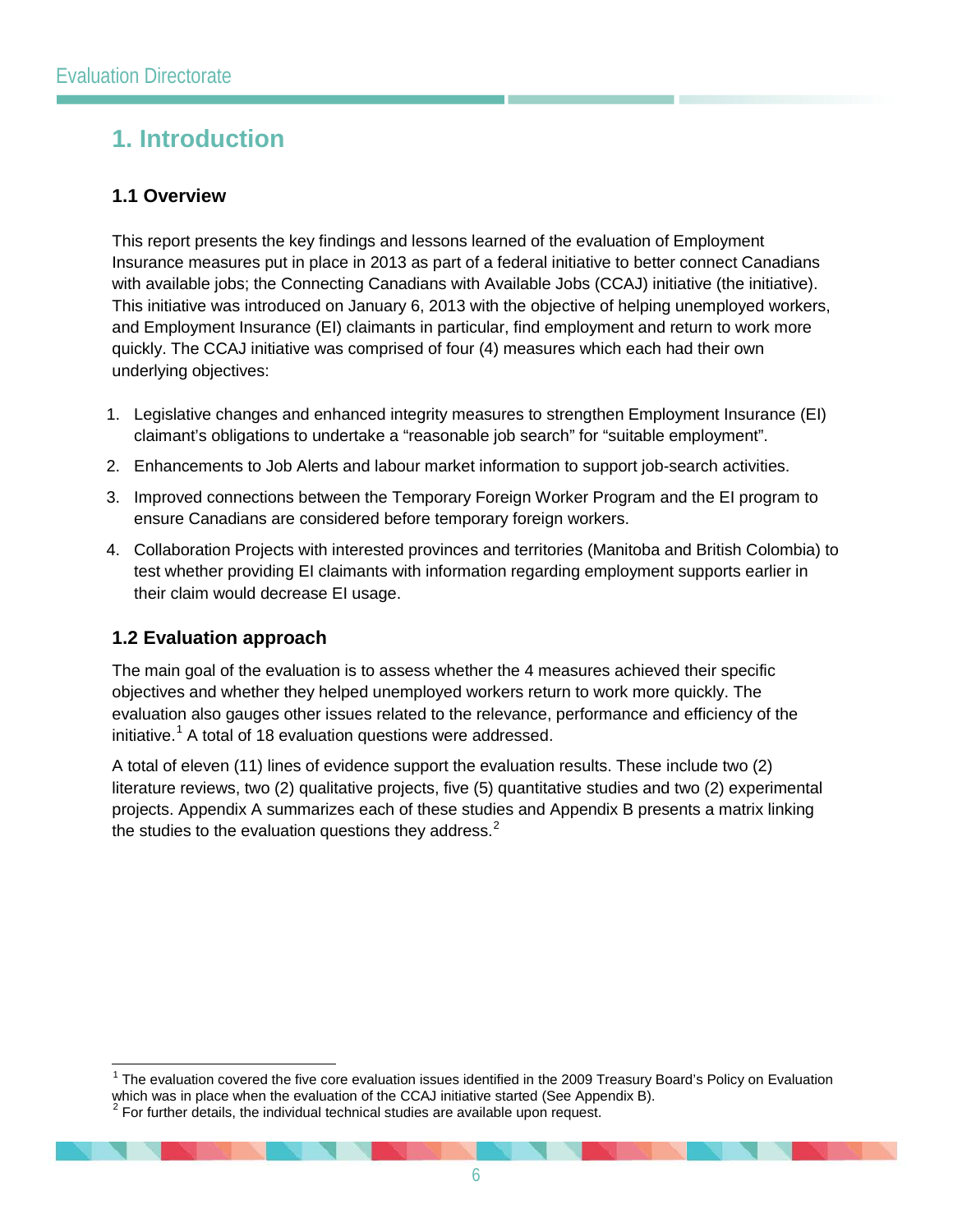# **2. Description of the CCAJ Initiative**

Through the Economic Action Plan 2012 Jobs, Growth and Long-term Prosperity, the Government of Canada announced a number of measures with the objective of keeping the EI program fair, flexible while helping Canadians find work. The CCAJ initiative was one of these measures and its objective was to help unemployed workers find employment and return to work more quickly where there are suitable job opportunities available in their local labour market. The 4 measures that comprised the CCAJ initiative are described below.

## <span id="page-9-0"></span>**2.1 Legislative changes and enhanced integrity measures**

#### **Background/Rationale**

Prior to the CCAJ initiative, the Employment Insurance Act (the Act) outlined general responsibilities for regular claimants to conduct a reasonable job search and included provisions that they be willing to accept suitable employment. However, claimant responsibilities, while receiving employment insurance regular and fishing benefits, were not clearly defined and claimants could restrict their job search efforts to their usual employment and previous wage rates. The lack of clarity in the legislation also limited program compliance measures to ensure claimants were fulfilling their responsibilities to conduct a reasonable job search for suitable employment.

#### **Objectives**

The objectives of the first component of the CCAJ initiative were to:

- provide claimants with clarity and direction with respect to their responsibilities to seek and accept all suitable employment;
- better enable Service Canada staff to monitor claimants' eligibility and ensure claimants are fulfilling their responsibilities; and
- support claimants to return to work faster.

#### **Description of Legislative Changes**

The EI Regulations were amended to provide objective and measurable criteria to assess claimant's job search effort and determine what constitutes suitable employment for three categories of claimants. The content of these Regulations that came into force on January 6, 2013 is summarised below<sup>[3](#page-9-1)</sup>.

#### **Reasonable Job Search**

Claimants' efforts are sustained, are directed toward obtaining suitable employment and consist of a variety of search activities: assessing employment opportunities; preparing a resume or cover letter; registering for job search tools or with electronic job banks or employment agencies; attending job

<span id="page-9-1"></span><sup>&</sup>lt;sup>3</sup> Source: See Canada Gazette, Vol. 146, No. 26 - December 19, 2012 [\(http://www.gazette.gc.ca/rp](http://www.gazette.gc.ca/rp-pr/p2/2012/2012-12-19/html/sor-dors261-eng.html)[pr/p2/2012/2012-12-19/html/sor-dors261-eng.html\)](http://www.gazette.gc.ca/rp-pr/p2/2012/2012-12-19/html/sor-dors261-eng.html)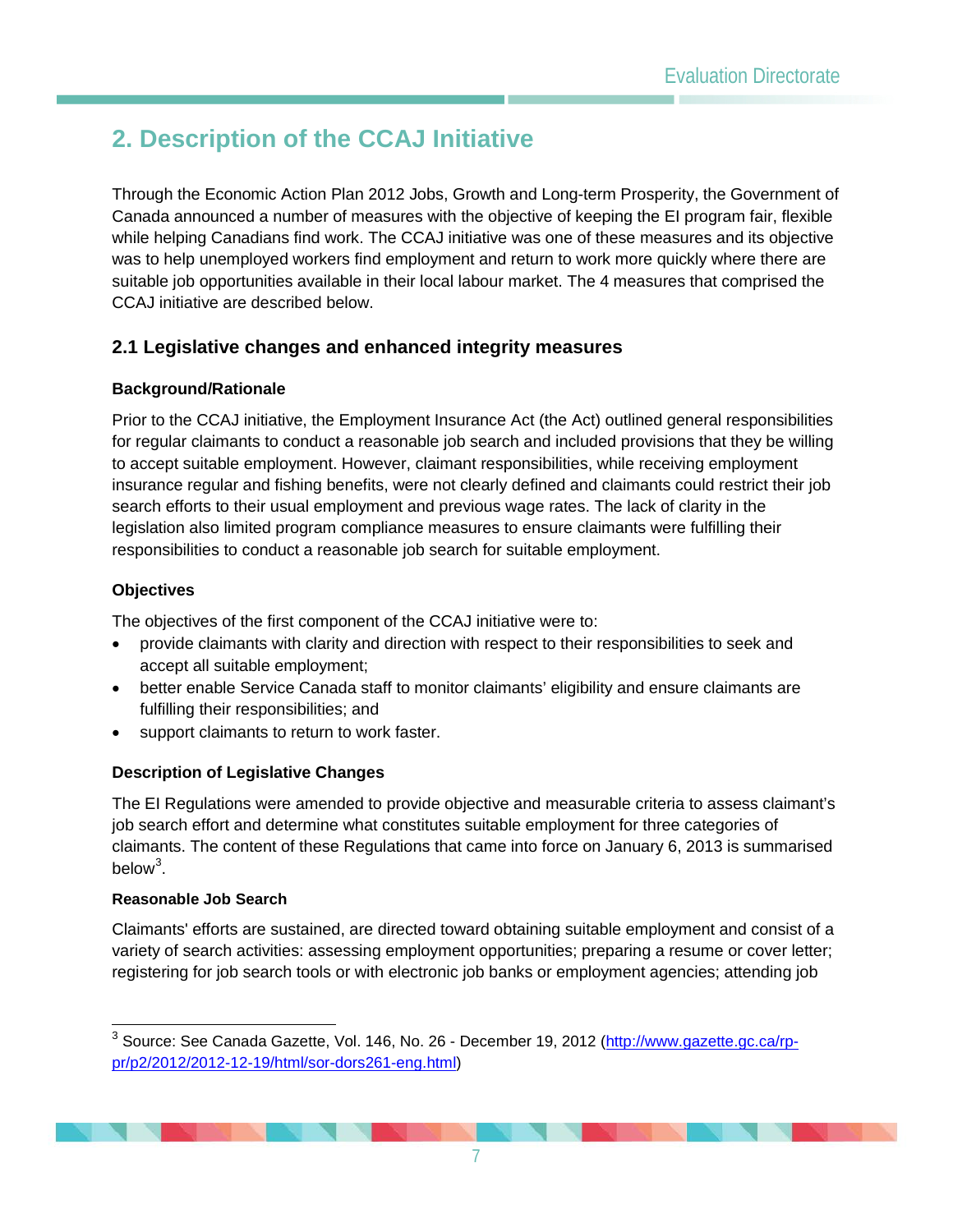search workshops or job fairs; networking; contacting prospective employers; submitting job applications; attending interviews; and undergoing evaluations of competencies.

#### **Categories of Claimants**

- Long-tenured workers are claimants who have paid at least 30% of the maximum annual employee's premium for 7 out of the last 10 tax years and to whom fewer than 36 weeks of EI regular and fishing benefits were paid over the past five years.
- Frequent claimants are claimants who have three or more regular and fishing claims and to whom over 60 weeks of regular and fishing benefits were paid in the past five years.
- **•** Occasional claimants are claimants not captured by the other two categories.

#### **Suitable Employment**

- The type of employment and earnings<sup>[4](#page-10-1)</sup> claimants are required to seek and accept depends on the claimant's category and the time spent on claim as illustrated in Figure 1.
- The hours of work are not incompatible with the claimant's family obligations or religious beliefs.
- The nature of the work is not contrary to the claimant's moral convictions or religious beliefs.
- The employment will not put the claimant in a less favourable financial situation than the less favourable of (i) the financial situation that the claimant is in while receiving benefits, and (ii) the financial situation that the claimant was in during their qualifying period.
- The daily commuting time<sup>[5](#page-10-2)</sup> to or from the place of work is not greater than one hour or, if it is greater than one hour, it does not exceed the claimant's daily commuting time during the qualifying period or is not uncommon given the place where the claimant resides. The commuting time is assessed by reference to the modes of commute commonly used in the place where the claimant resides.
- <span id="page-10-0"></span> The claimant's health and physical capabilities allow them to commute to the place of work and to perform the work.

<sup>&</sup>lt;sup>4</sup> Note that this criterion was repealed on July 3, 2016. See Canada Gazette, Vol. 150, No. 14 - July 13, 2016<br>  $\frac{(\text{http://www.gazette.gc.ca/rp-pr/p2/2016/2016-07-13/http://www.gazette.gc.ca/rp-pr/p2/2016/2016-07-13.html/sor-dors162-eng.php})$ Note that this criterion was repealed on July 3, 2016. See Canada Gazette, Vol. 150, No. 14 - July 13, 2016

<span id="page-10-2"></span><span id="page-10-1"></span>[<sup>\(</sup>http://www.gazette.gc.ca/rp-pr/p2/2016/2016-07-13/html/sor-dors162-eng.php\)](http://www.gazette.gc.ca/rp-pr/p2/2016/2016-07-13/html/sor-dors162-eng.php)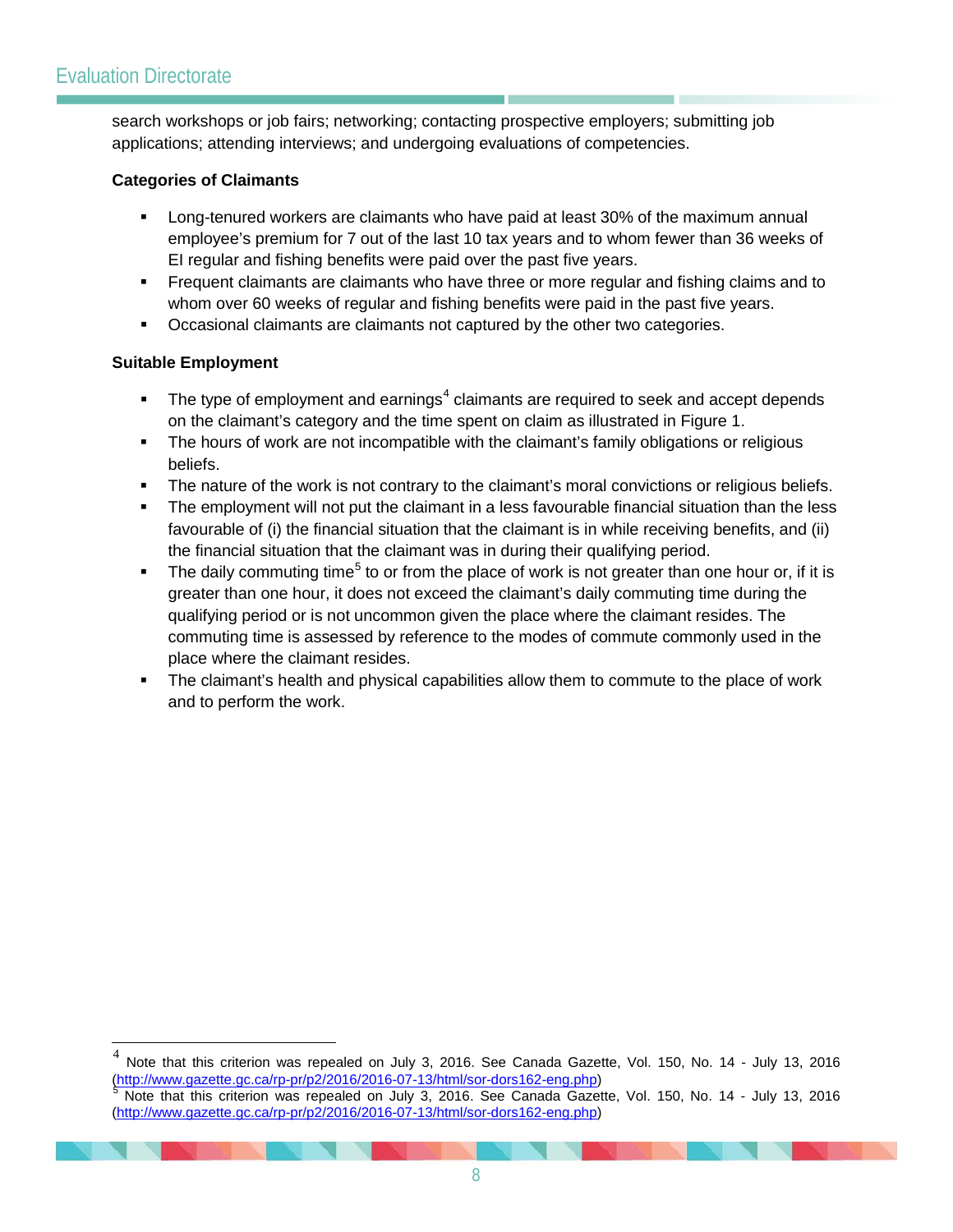**Figure 1. Work claimants were required to seek and accept under the CCAJ initiative[6](#page-11-0)**



Work that claimants would be required to seek and accept

#### **Description of enhanced integrity measures**

The enhanced integrity measures that supported the legislative changes included:

- 1. The standardization of how EI claimants were selected for participation in the claimant information sessions. Previously done at the regional level, the selection of claimants for participation in the claimant information sessions was centralized in the National Capital Region. The methodology for identifying participants was also revised to give the priority to claimants with the highest job demand in their previous occupation. These claimants were believed to be most likely to benefit from the enhanced claimant information sessions. $<sup>7</sup>$  $<sup>7</sup>$  $<sup>7</sup>$ </sup>
- 2. The claimant information sessions were redesigned to reflect the legislative changes. Three different types of session, one for each category of claimants, were introduced and more emphasis was made on informing claimants of their obligations with a focus on the adequacy of job search activities and the obligation to accept all suitable work. Claimants were also required to submit a detailed job search record to the integrity officer at the start of the claimant information session. Claimants were expected to demonstrate that they are making genuine efforts to find a job. Besides, the sessions continued to provide information about programs and services available to claimants to help them find suitable employment.
- 3. The establishment of compliance investigations and follow-ups tailored to each category of claimants. The priority was on claimants at greatest risk of not meeting their job search responsibilities despite a strong likelihood of finding suitable employment.

<span id="page-11-1"></span><span id="page-11-0"></span><sup>&</sup>lt;sup>6</sup> "Same occupation" means any occupation in which the claimant worked during their qualifying period. "Similar occupation" means any occupation in which the claimant is qualified to work and which entails duties that are comparable to the ones that the claimant had during their qualifying period. "Any work" includes an occupation in which the claimant could become qualified to work through on-the-job training. "Previous earnings" refer to earnings from the employment in which the claimant worked for the greatest number of hours during the qualifying period.<br><sup>7</sup> A cut off was also applied to eliminate claimants with the lowest job demand in their previous occupation.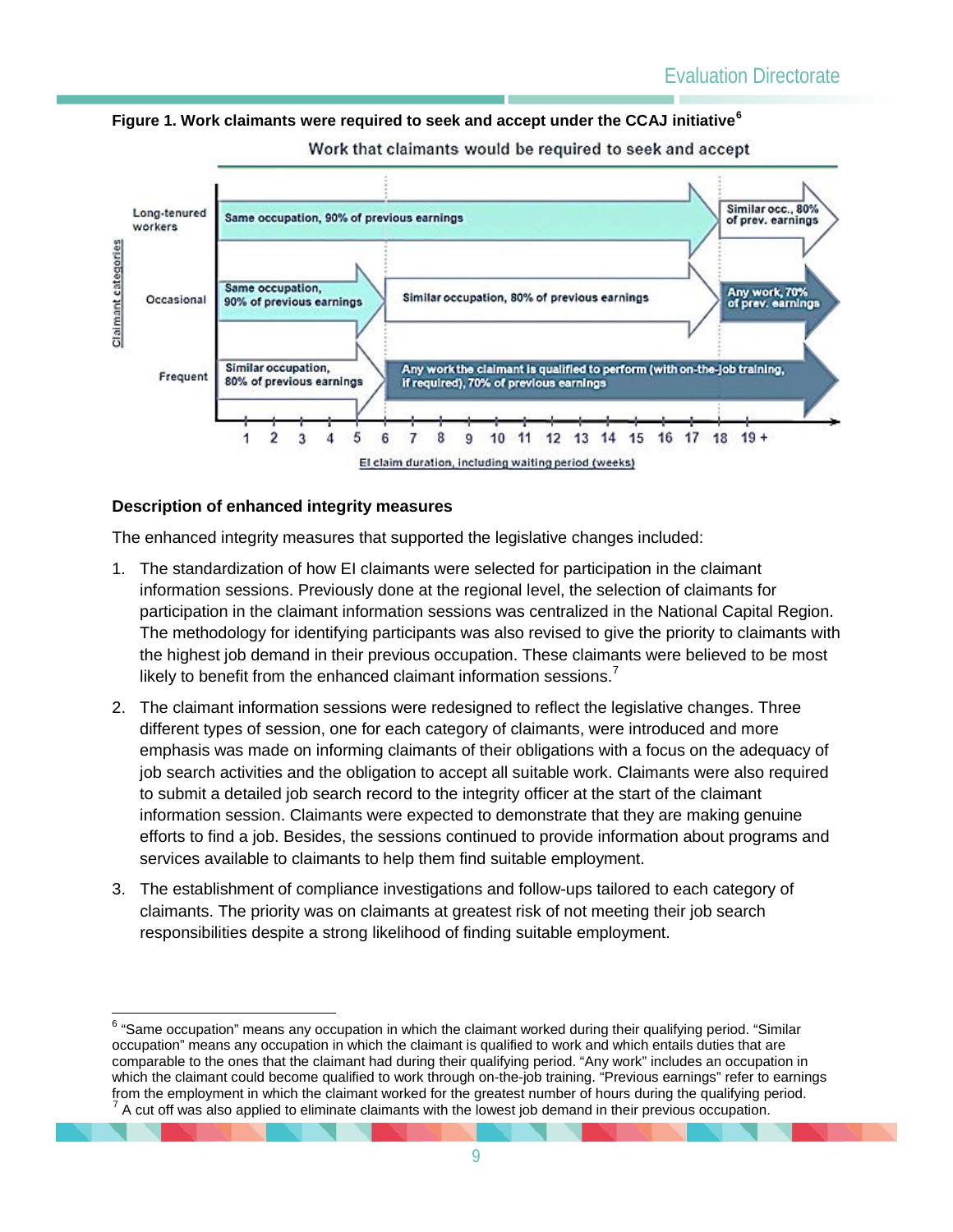## <span id="page-12-0"></span>**2.2 Enhancements to Job Alerts and Labour Market Information**

#### **Background/Rationale**

Prior to the CCAJ initiative, EI claimants could receive up to three samples of job postings every two weeks when they completed their biweekly EI report through the internet reporting service.<sup>[8](#page-12-1)</sup> Claimants using the internet reporting service also received an invitation to visit the Job Bank website and to subscribe to Job Alerts to receive job postings by email. However, many claimants did not receive any job postings because these postings were drawn exclusively from Job Bank which carried about one in five jobs advertised online in Canada.

#### **Objective**

The objective of the second component of the CCAJ initiative was to provide claimants with the necessary support to conduct a reasonable job search for suitable employment.

#### **Description**

The functionality of the Job Alerts system was enhanced via the following features that were introduced in spring 2013:

- 1. Job Alerts provided a more comprehensive list of available jobs as the supply of job postings available in Job Bank (which feeds Job Alerts) was expanded through partnerships with private sector job boards. Job postings from employers seeking to hire temporary foreign workers were also included in the list of available jobs in Jobs Alerts.
- 2. Job Alerts users could choose to receive a greater variety of job postings by subscribing to multiple Job Alerts searches, each referring to a given occupation, sector, region, or any other criteria.
- 3. Job Alerts subscribers were updated more quickly on new job opportunities since they could receive up to two emails per day notifying them of new job postings.
- 4. Job Alerts subscribers were provided with easier access to labour market information as it was included directly in Job Alerts emails, along with a hyperlink to complementary labour market information found on the Job Bank website.
- 5. Job Alerts was promoted more directly to all clients via the EI system for application with the exception of claimants residing in the province of Quebec who were referred to Emploi-Québec instead.<sup>[9](#page-12-2)</sup>

<span id="page-12-1"></span><sup>&</sup>lt;sup>8</sup> To receive EI benefits, most claimants must complete and submit biweekly reports to demonstrate their continuing entitlement. The Internet Reporting Service allows claimants to do so easily and securely over the Internet. In 2012 to 2013, 99.9% of eligible claimants filed their biweekly reports electronically.

<span id="page-12-2"></span><sup>&</sup>lt;sup>9</sup> The iob listings and job bank messaging displayed on the AppliWeb Confirmation and Information page prior to implementation of the CCAJ initiative was removed. Clients were presented instead with a new link, titled "Continue Job Search." This link directs the client to the Job Alerts subscription page.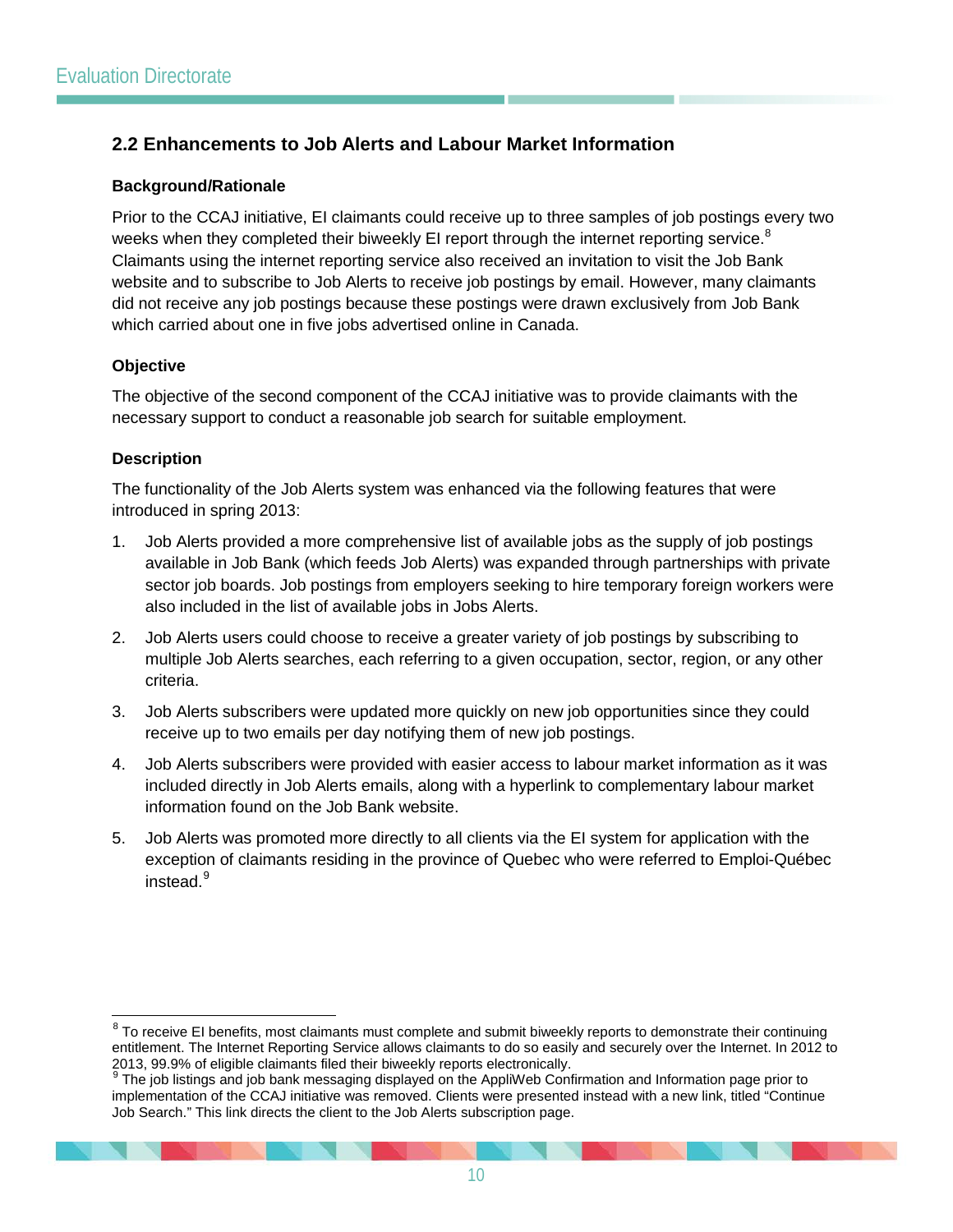## <span id="page-13-0"></span>**2.3 Improved connections between the Temporary Foreign Worker Program and the EI Program**

#### **Background/Rationale**

Prior to the CCAJ initiative, employers were approved to bring in approximately 180,000 temporary foreign workers each year to fill labour needs. At the same time, some EI claimants consistently relied on the EI program or collected benefits for prolonged periods of time. Although the lack of alignment between labour supply and demand can be explained by many factors (such as, skills mismatch, geographic considerations, access to childcare, access to transportation, etc.) more could be done to ensure that EI claimants are aware of all employment opportunities.

#### **Objective**

The objective of the third component of the CCAJ initiative was to ensure that Canadians are considered first before employers can hire temporary foreign workers.

#### **Description**

The Temporary Foreign Worker Program is jointly managed by ESDC and Immigration, Refugees and Citizenship Canada. ESDC receives applications from employers requesting to hire temporary foreign workers and assess whether there is no Canadian worker available to do the job and how the hiring of a temporary foreign worker will affect the Canadian labour market. Based on this assessment ESDC issues positive, neutral or negative Labour Market Impact Assessment.<sup>[10](#page-13-1)</sup> Immigration, Refugees and Citizenship Canada is responsible for issuing work permit to potential temporary foreign workers whose employers received positive Labour Market Impact Assessment. As part of the CCAJ initiative, ESDC pursued a different management of the Temporary Foreign Worker Program through the following changes implemented in 2013:

- 1. Job Alerts provides postings from employers seeking to hire temporary foreign workers which ensure that EI claimants who register to Job Alerts are aware of these employment opportunities if they correspond to their job alerts' criteria in term regions, occupations, etc.
- 2. The Temporary Foreign Worker Program officers are required to systematically check if employers have laid off Canadians in the previous year and, to do so, they use on the Records of Employment. If it is determined that employers are seeking to replace recently laid off Canadian workers with foreign workers, this may results in a negative decision on issuing a Labour Market Impact Assessment. This ensures that Labour Market Impact Assessments are not issued to employers who lay off Canadians and attempt to hire temporary foreign workers to fill the jobs of those laid off Canadian workers.

<span id="page-13-1"></span><sup>&</sup>lt;sup>10</sup> Note that the evaluation of the EI and Temporary Foreign Worker Program component of the CCAJ initiative covers the period during which the old Labour Market Opinion process was in place. The Labour Market Impact Assessment replaced the Labour Market Opinion process on June 20, 2014.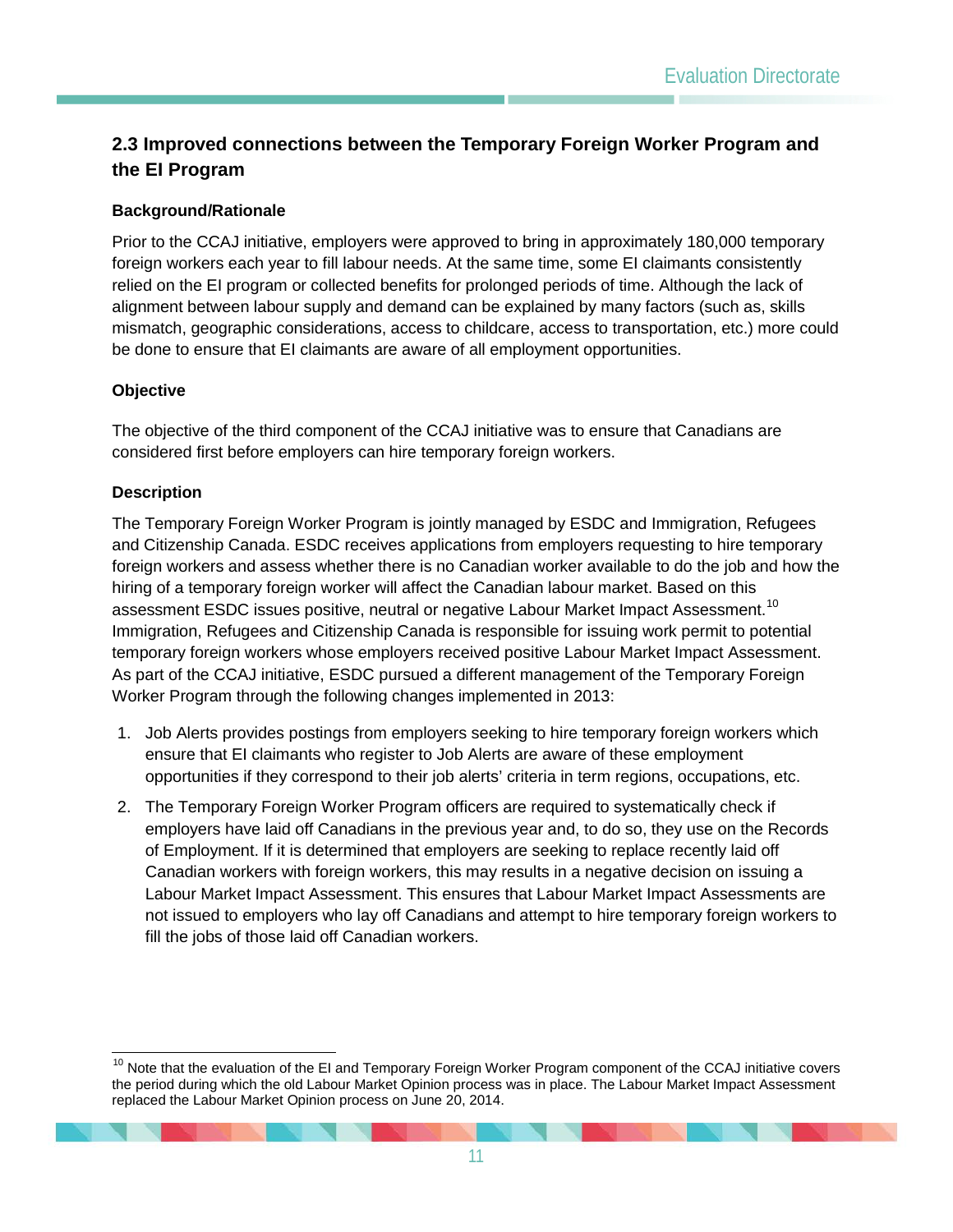## <span id="page-14-0"></span>**2.4 Collaboration Projects**

#### **Background/Rationale**

Prior to the CCAJ initiative, the Government of Canada shared only aggregate information on EI Part I income benefits with the provinces and territories with the exception of Quebec and Alberta whose respective Labour Market Development Agreement includes provisions authorizing the sharing of individual EI claimant information. This information is used to better select EI claimants for participation in employment benefits and support measures designed and delivered by the provinces (such as counselling, training, and subsidised work experience).<sup>[11](#page-14-1)</sup> The lack of information on individual EI claimants in other provinces and territories has made it difficult for those provinces and territories to effectively target claimants for support measures. Early targeting of claimants is also very limited because there is no incentive for provinces and territories to act early.

#### **Objective**

The objective of the fourth component of the CCAJ initiative was to test whether contacting EI claimants early in their claim period to provide them with information regarding employment supports would facilitate a faster return to work and generate EI savings.

#### **Description**

To meet the objective stated above, the Government of Canada initiated discussions with all provinces and territories for their participation in Collaboration Projects. Agreements were reached with British Columbia and Manitoba and the Collaboration Projects were implemented in these two provinces throughout 2013 and 2014.

The provinces were responsible for identifying the target groups of EI Part I claimants for participation in the Collaboration Projects. British Columbia identified youth claimants (up to age 30) and occasional claimants. Manitoba also chose to target two groups of claimants: those residing in Winnipeg and those residing outside Winnipeg (Rest of Manitoba).

Over the course of the projects, the Department employed an approach designed to better assess and measure the effectiveness of contacting claimants early in the claim period. From the target populations, Service Canada selected—on a weekly basis in Manitoba and a monthly basis in British Columbia—4 random samples of EI claimants (one for each target group identified by the province) who had been on claim for 4 to 8 weeks. One part of the sample (referred within the literature as the "treatment group" for this type of approach), was identified to participating provinces so that these EI claimants could receive basic information on the employment services available with the objective of facilitating a faster return to employment.<sup>[12](#page-14-2)</sup> In order to assess whether or not this new outreach activity resulted in any appreciable change in employment outcomes, the remaining part of the

<span id="page-14-1"></span><sup>&</sup>lt;sup>11</sup> Labour Market Development Agreements are bilateral agreements signed between the Government of Canada and all provinces and territories. Under these agreements, the provinces and territories are responsible for the design and delivery of programs similar to the employment benefits and support measures established under Part II of the EI Act. While eligibility for these employment benefits and support measures is defined under the EI Act, access is managed by provinces and territories which are responsible for selecting EI claimants to serve.

<span id="page-14-2"></span><sup>&</sup>lt;sup>12</sup> In British Columbia, claimants were informed about the services delivered though Employment Program of British Columbia. In Manitoba, claimants received information about programs and services available at Manitoba Jobs & Skills Development Centres.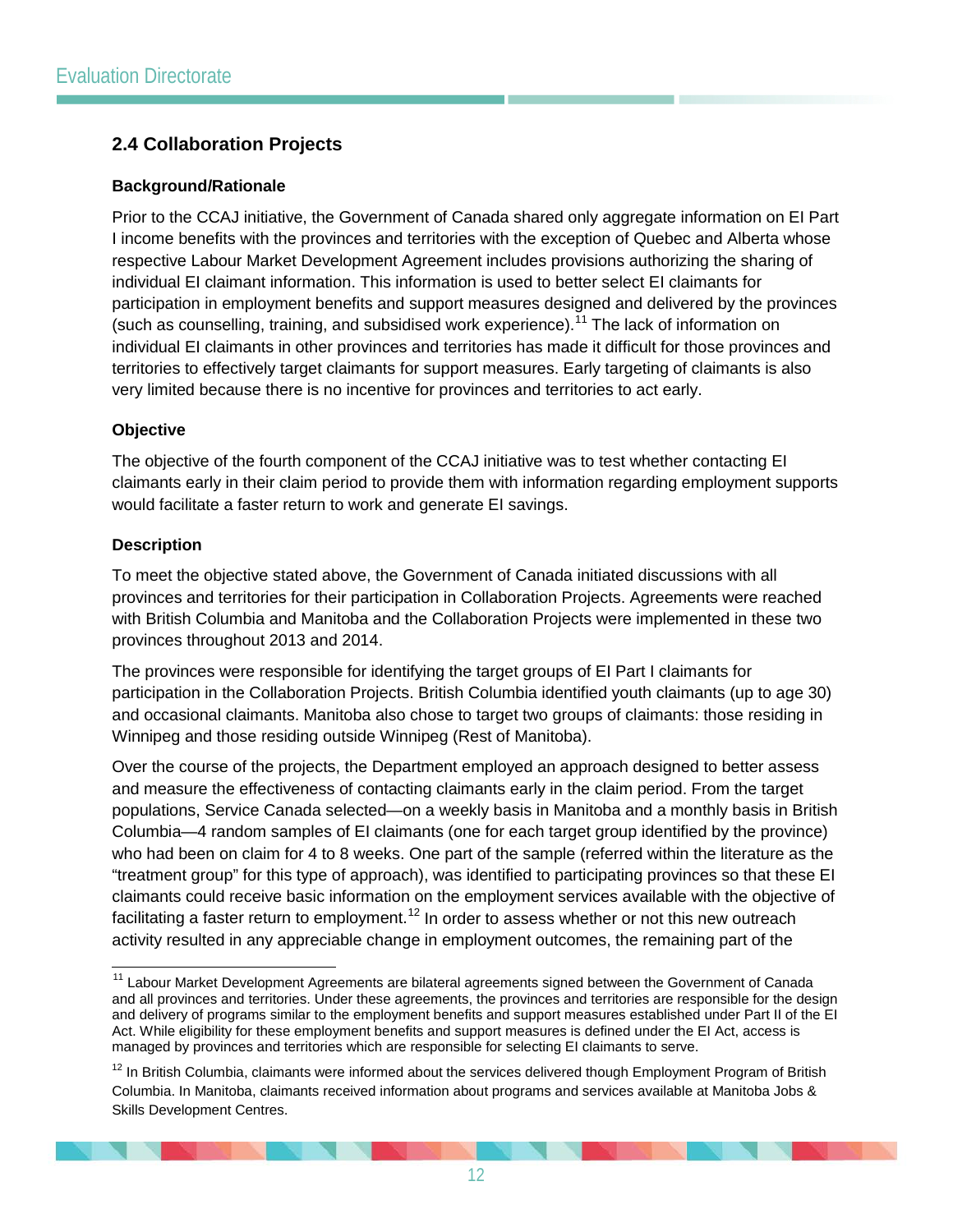sample (the "control group") were not identified for this new additional outreach activity, but did continue to receive EI benefits and have access to provincial Employment Benefits and Support Measures and Service Canada resources regularly provided to EI claimants. In this way, any differences in the speed at which claimants no longer required EI could be more easily attributed to the new activity after controlling for other factors.

# <span id="page-15-0"></span>**3. Key findings**

## <span id="page-15-1"></span>**3.1 Legislative changes and enhanced integrity measures**

#### **Description**

The EI regulations were amended to include new criteria defining claimants' obligations to undertake a "reasonable job search" for "suitable employment". The claimant information sessions were also redesigned to reflect the legislative changes and inform claimants of the new criteria. The objectives of this CCAJ measure was to clarify claimant's obligations, better enable Service Canada staff to monitor claimants on the fulfillment of their responsibilities, and support claimants to return to work faster.

#### **Findings**

The evaluation found evidence supporting the need for facilitating more effective job searches and encouraging claimants to accept all suitable work. Data covering the pre-CCAJ period (2010 and 2011) suggest that about 13 to 14% of EI regular claimants did not fulfill their job search obligations as they did not look for work while collecting benefits and did not report a valid reason for not searching. Moreover, EI regular claimants were less likely to use active job search methods (contacting employers directly, working at jobs on short term trial basis) and more likely to delay job start than non EI claimants.<sup>[13](#page-15-2)</sup>

However, awareness of the "reasonable job search" for "suitable employment" rules among focus group participants was low. Only about one (1) in four (4) focus group participants remembered something about the "reasonable job search" for "suitable employment" rules despite the fact that about half of them attended a claimant information session. Among participants who had heard at least some aspects of the rules for "suitable employment", there were significant inaccuracies in their knowledge of the number of thresholds where job search must be expanded, the time frames for each threshold, and/or the percentage wage level associated with each threshold. There were only several participants (all long-tenured workers) who knew enough of the rules to be able to accurately follow the rules. Moreover, the majority of focus group participants said these obligations had no impact on their job search since they believed they were already in compliance with the EI rules.<sup>[14](#page-15-3)</sup>

A study based on the Canadian Out-of-Employment Panel survey supports focus group findings as claimants (long-tenured workers, occasional claimants and frequent claimants) who established a

<span id="page-15-3"></span><span id="page-15-2"></span><sup>&</sup>lt;sup>13</sup> ESDC. (2014a). A Survey of Evidence on Job Search Inefficiencies.<br><sup>14</sup> ESDC. (2016c). Focus Groups for the Evaluation of the Connecting Canadians with Available Jobs (CCAJ) Initiative.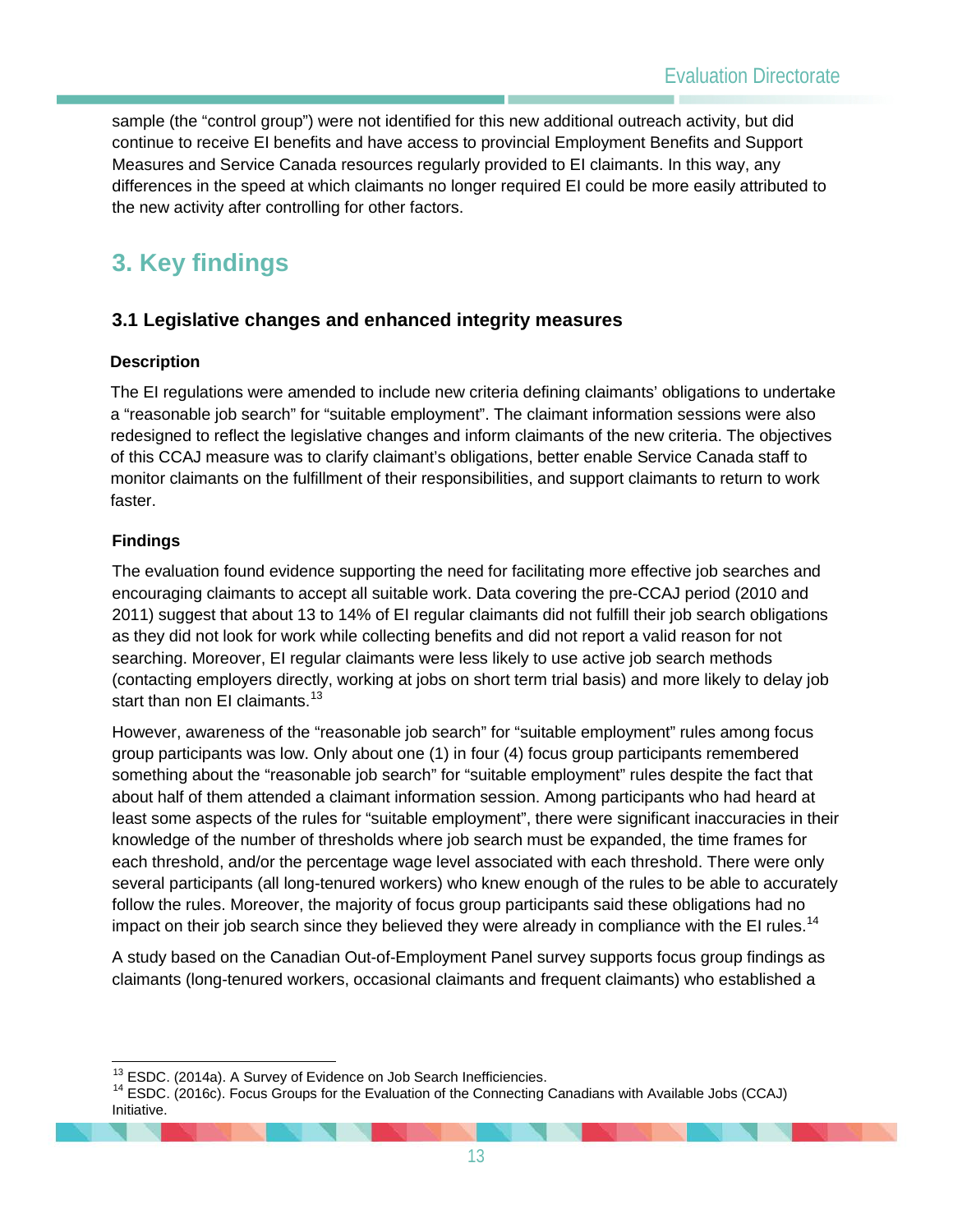claim after the introduction of the CCAJ initiative were not found to be significantly different in terms of their job search activities from those who had a claim in the pre-CCAJ period.<sup>[15](#page-16-0)</sup>

The objective of better enabling Service Canada staff to monitor claimants seemed to have been achieved. A first study compared the period of January 6, 2013 to January 4, 2014 (post-CCAJ) to the period of January 8, 2012 to January 5, 2013 (pre-CCAJ period) and showed that the increase in the incidence of CCAJ-related disqualifications and disentitlements between the two periods was significant for all claimants altogether.<sup>[16](#page-16-1)</sup> Another study found similar results for the three categories of EI claimants when comparing the period of January 25, 2009 to September 11, 2010 (pre-CCAJ) to the period of January 27, 2013 to September 13, 2014 (post-CCAJ).<sup>[17](#page-16-2)</sup> The probability of having a disqualification or disentitlement due to inadequate job searches or failing to accept suitable job offers doubled after the introduction of the CCAJ initiative, but remained low. Despite this increase, the proportion of claimants with a disqualification or disentitlement due to inadequate job searches or failing to accept suitable job offers remained marginal at about 0.12% in the year following the launch of the initiative compared to 0.06% in the preceding year.

As for helping claimants return to work faster, the claimant information sessions seem to have met this goal: EI claimants directed to a claimant information session (claimants with the highest job demand in their previous occupation) were 1.3 times more likely to report finding work at the end of their claim compared to claimants not directed to a session. Claimants directed to an information session also used about 1 week less of EI benefits compared to claimants not directed to a session.<sup>[18](#page-16-3)</sup>

There is one criteria of the "suitable employment" definition that might have negatively affected some claimants. That is the criteria that required claimants to broaden the type of work and earnings they must seek and accept after a given number of weeks on claim:

- Long-tenured workers who terminated their claim shortly after the week where they had to expand their job search to include similar occupation offering 80% of previous earnings (the 18th week of the claim) spent less time searching for a job than long-tenured workers who terminated their claims just before the 18th week.
- The probability of transitioning to a permanent job was lower for long-tenured workers who crossed the first threshold (18th week) where they were expected to expand their job search compared to their counterparts who did not cross the threshold.
- The probability of moving to take or find a job and the number of search method used were lower for frequent claimants who terminated their claim shortly after the 6th week (the threshold where frequent claimants had to expand their job search from "similar occupation, 80% of previous earnings" to "any work, 70% of previous earnings") than frequent claimants who terminated their claim before the 6th week.<sup>[19](#page-16-4)</sup>

<span id="page-16-0"></span><sup>&</sup>lt;sup>15</sup> ESDC. (2017a). Impacts of the Connecting Canadians with Available Jobs (CCAJ) Initiative on Job Search Efforts and Job Characteristics.<br><sup>16</sup> ESDC. (2016a). Early Impacts of the Connecting Canadians with Available Jobs (CCAJ) Initiative.

<span id="page-16-2"></span><span id="page-16-1"></span><sup>17</sup> ESDC. (2017a). Impacts of the Connecting Canadians with Available Jobs (CCAJ) Initiative on Job Search Efforts and Job Characteristics.

<span id="page-16-3"></span> $18$  ESDC. (2016d). Government of Canada's Connecting Canadians with Available Jobs Initiative – Impact assessment of the component involving Enhanced Integrity activities.

<span id="page-16-4"></span><sup>&</sup>lt;sup>19</sup> ESDC. (2017). Impacts of the Connecting Canadians with Available Jobs (CCAJ) Initiative on Job Search Efforts and Job Characteristics.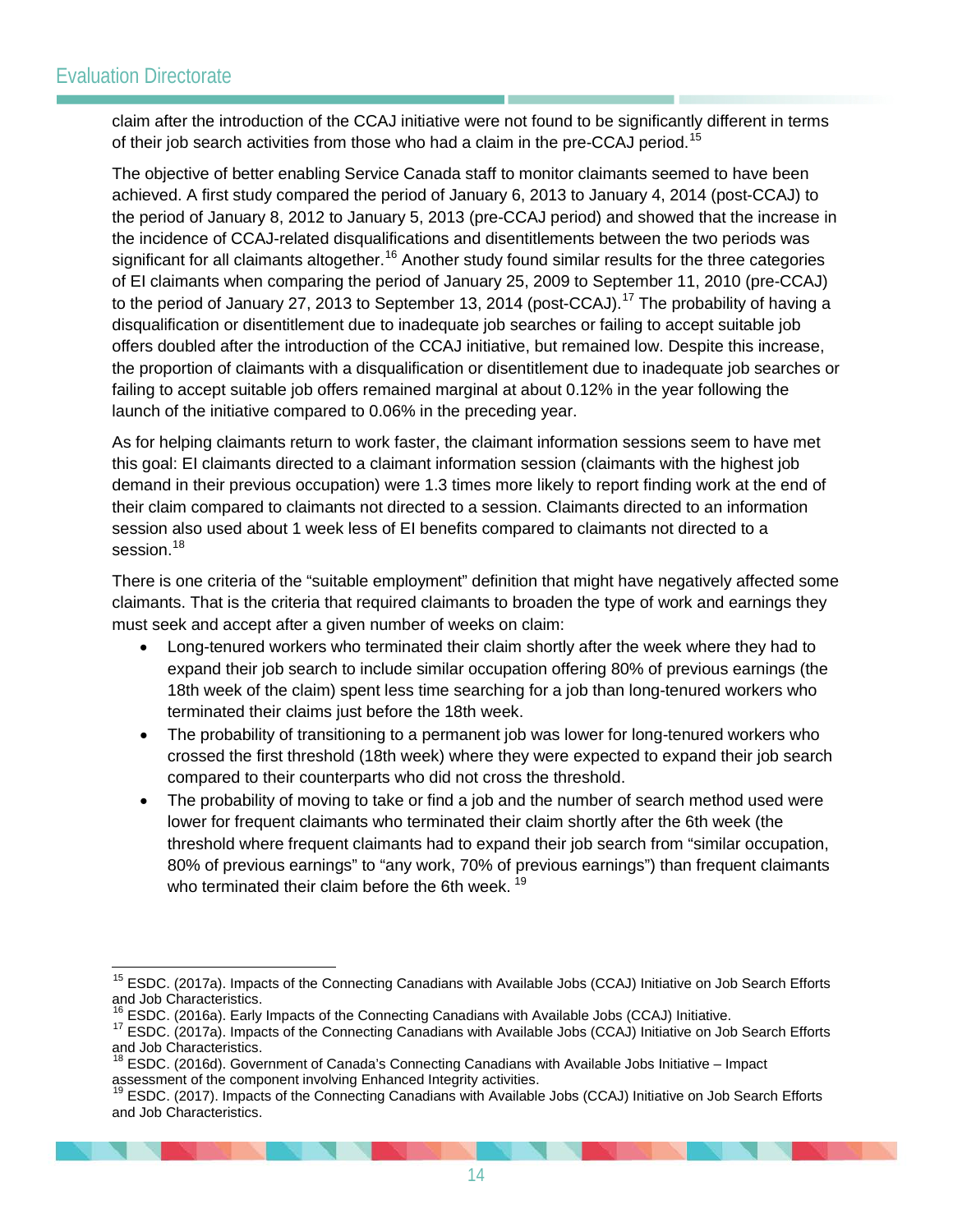## <span id="page-17-0"></span>**3.2 Enhancements to Job Alerts and Labour Market Information**

#### **Description**

The functionality of the Job Alerts system – an email notification service that informs subscribers about job openings advertised at an online job board (Job Bank) – was enhanced by improving the timeliness with which subscribers are informed about available jobs, by broadening the pool of job postings sent to subscribers, and by improving access to labour market information. The objective of this CCAJ measure was to provide EI claimants with the necessary support to conduct a reasonable job search for suitable employment.

#### **Findings**

The evaluation findings confirmed that there was a need to improve job search support. Among individuals who were laid off from their job in 2010 or 2011 (pre-CCAJ period), about 35% said that their chances of finding a job were not very good and about 19% of them said that what would help the most is job search assistance. No difference was observed between EI regular claimants and non EI claimants which indicates that both groups equally needed support.<sup>[20](#page-17-1)</sup>

The findings of this evaluation suggest that the enhancements to Job Alerts and Job Bank had some positive effects. The evidence suggests that the initiative was successful at improving the awareness of the existence of the Job Alerts service and the subscription to the service:

- $\circ$  job seekers were 8.6 percentage points more likely to subscribe to Job Alerts after the changes;
- o those who started job search after Job Alerts enhancements were 16.7 percentage points less likely to report not using Job Alerts because of being unaware.

Despite the enhancements made to Job Alerts and Job Bank, the evaluation finds no evidence of a change in the perception of users/subscribers about the increased timeliness of available information, the increased number of job postings available, the increased availability of labour market information offered by the two services. The evaluation also finds that Job Alerts and Job Bank users rating of the two services in terms of usefulness in finding a job was lower after the enhancements (by about 5%).

Nevertheless, higher intensity of exposure to Job Alerts (the number of alerts/jobs per alert received) improved the rating of the service in terms of their usefulness to access labour market information.<sup>[21](#page-17-2)</sup>

As far as search activity and overall labor market experience is concerned, the evaluation finds that users of Job Alerts and Job Bank were 5 to 6 percentage points more likely to report the Internet as a successful search method that led to a job compared to those who did not use the services. Also, larger exposure to Job Alerts is found to be positively linked to the number of interviews and job offers, the number of hours of search in a typical week, and the likelihood of switching from a temporary to a permanent job. However, the evaluation finds no measurable differences in search activity and overall labour market experience between subscribers to Job Alerts and Job Bank users before and after the enhancements, with the exception of Job Bank users who improved somewhat their tenure at their new job (by about 0.2 year or 10 weeks) after the enhancements. $2^2$ 

<span id="page-17-1"></span><sup>&</sup>lt;sup>20</sup> ESDC. (2014a). A Survey of Evidence on Job Search Inefficiencies.<br><sup>21</sup> ESDC. (2016b). Employment Insurance Claimant Take-Up of Job Alerts (by Brenčič, Vera and Julie Dubois).<br><sup>22</sup> ESDC. (2016b). Employment Insurance C

<span id="page-17-3"></span><span id="page-17-2"></span>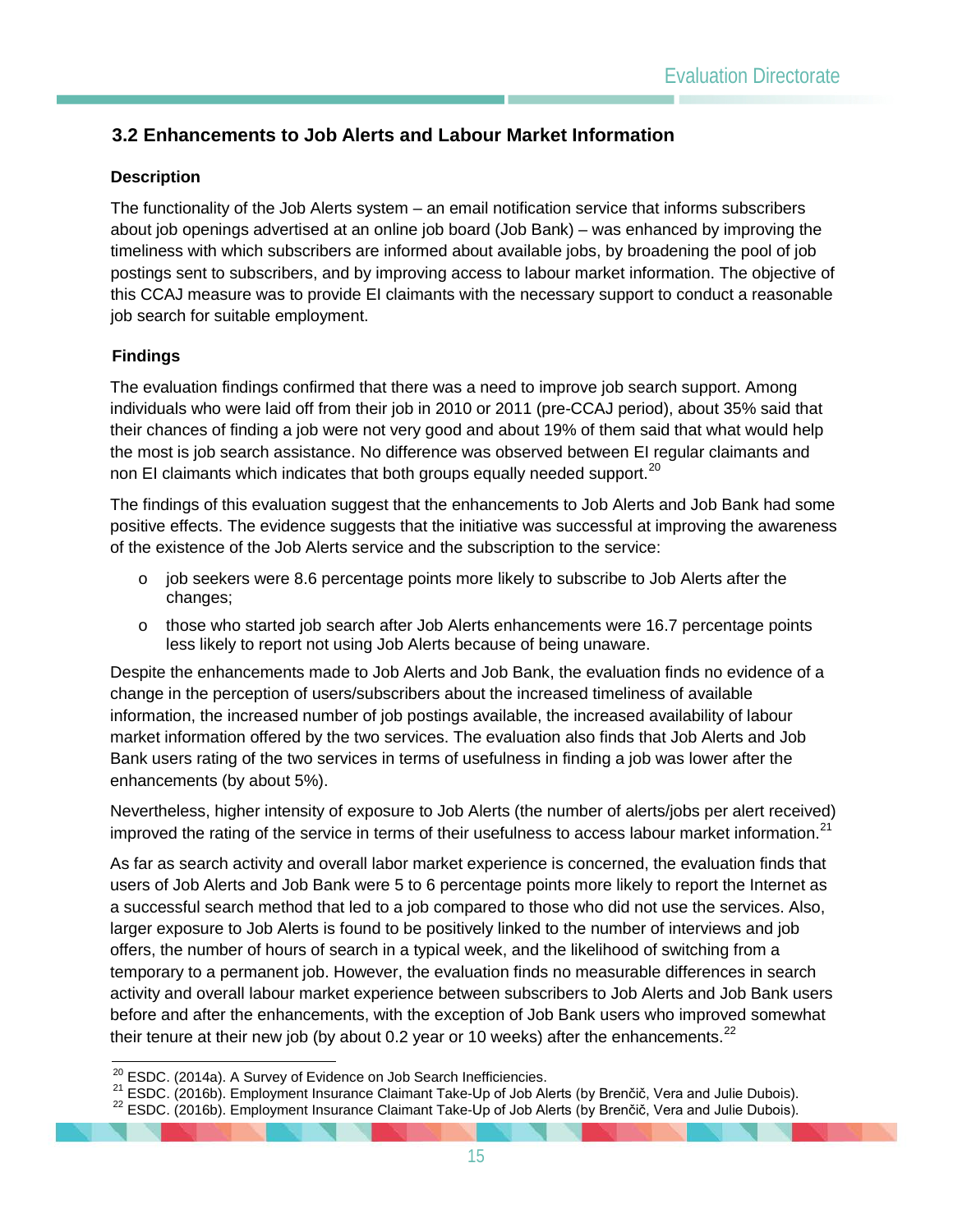## <span id="page-18-0"></span>**3.3 Improved connections between the Temporary Foreign Worker Program and the EI Program**

#### **Description**

The connections between the Temporary Foreign Worker Program and the EI program were strengthened by verifying that employers are not laying off Canadians and attempting to hire temporary foreign workers for the same job, and by ensuring Job Alerts users become aware of job opportunities before temporary foreign workers are hired. The objective of this CCAJ measure was to ensure Canadians are considered before temporary foreign workers.

#### **Findings**

The evaluation found that in all EI economic regions and two digit National Occupational Classification codes, the pool of EI claims was larger than the pool of temporary foreign worker positions in the year prior to the introduction of the CCAJ initiative. On average in Canada, there were about 19 new EI claims for each new temporary foreign worker positions approved in 2012. In some occupations and regions, the number of new EI claims was 900 to 1,000 times higher than the number of temporary foreign worker positions. This suggests that the chances that some EI claimants could have filled the jobs that were being offered to temporary foreign workers might have been high. However, the actual matching potential between EI claimants and temporary foreign worker positions is unknown since the specific skills, knowledge and experiences required for the temporary foreign worker jobs and the qualifications of EI claimants are not observed. The large number of EI claimants for each job offered to temporary foreign workers in some regions and occupations nevertheless support the objective of better linking the EI program and Temporary Foreign Worker Program.<sup>[23](#page-18-1)</sup>

The evidence suggests that the third CCAJ measure met to minimal extent its objective of ensuring Canadians are considered before temporary foreign workers. About 53% of employers interviewed had decreased their number of applications for temporary foreign workers between 2012 and 2013. However, only 3% of them attributed this decline to the CCAJ initiative. Some employers (13%) said that they noticed an increase in the number of Canadians applying for positions for which they normally hire temporary foreign workers. Of these, approximately half indicated they believed candidates had become aware of the positions through the Job Bank. Yet, only 7% of respondents thought the increase in the number of applications was associated with the CCAJ initiative. Finally, 20% of respondents indicated that they had noticed an increased in the number of Canadians hired for jobs for which they would normally have hired temporary foreign workers. However, a minority  $(3%)$  of respondents thought the CCAJ initiative had contributed to this increase.<sup>[24](#page-18-2)</sup>

The empirical analysis did not provide evidence that the CCAJ initiative coincided with a rise in the number or probability of EI claims ending, as one would expect to see if the drop in temporary

<span id="page-18-1"></span><sup>&</sup>lt;sup>23</sup> Worswick, Christopher and Marcel Voia. (2017). The Connecting Canadians with Available Jobs Initiative: Implications for the hiring of Temporary Foreign Workers and Employment Insurance Claimants.<br><sup>24</sup> ESDC. (2014d). Case Studies with Employers for the Evaluation of the Connecting Canadians with Available Jobs

<span id="page-18-2"></span><sup>(</sup>CCAJ) Initiative.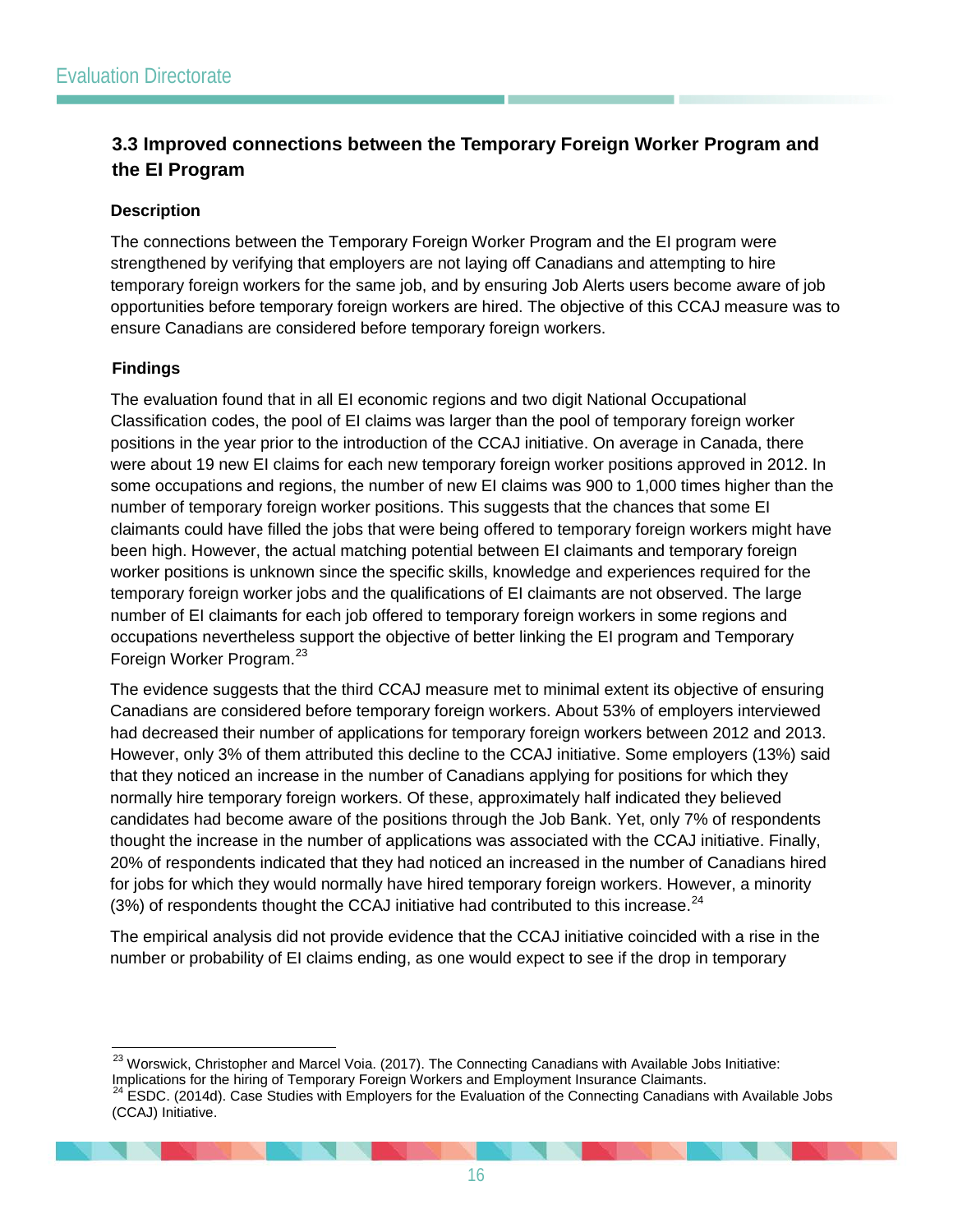foreign worker approved positions observed after the CCAJ initiative was due to firms hiring EI claimants in their region rather than temporary foreign workers.<sup>[25](#page-19-2)</sup>

### <span id="page-19-0"></span>**3.4 Collaboration Projects**

#### **Description**

The Collaboration Projects were experiments conducted in interested provinces and territories (Manitoba and British Colombia) with EI claimants. The objective of the projects was to test whether contacting EI claimants early in their claim period to offer them information about employment programs and services would help them return to work and generate EI savings.

#### **Findings**

Results from experimental research conducted abroad suggest that information provision similar to what was done with the Collaboration Projects can be effective for improving employment outcomes of job seekers when it is targeted at specific subgroups.<sup>[26](#page-19-3)</sup>

The Collaboration Projects did not meet its objective of reducing EI usage for the 4 main groups of participants (youth in British Colombia; occasional claimants in British Colombia; claimants residing in Winnipeg; and claimants residing in the rest of Manitoba). Only one subgroup, youth in Southern Interior British Columbia, used less EI benefits (1.5 to 2 weeks or \$705 less per claim on average) after being contacted and offered information about employment programs and services compared to a control group of similar claimants who were not contacted. Whether these claimants found work was however not measured.<sup>[27](#page-19-4)</sup> The effectiveness of the Collaboration Projects at reducing EI usage for a given subgroup suggests that this type of intervention could generate significant savings to the EI operating account if better targeted at EI claimants who are likely to benefit from receiving information about employment programs and services.

## <span id="page-19-1"></span>**3.5 Combination of the four CCAJ measures**

#### **Description**

The CCAJ initiative consisted of 4 measures implemented throughout 2013 and 2014:

- 1. Legislative changes and enhanced integrity measures
- 2. Enhancements to Job Alerts and labour market information
- 3. Improved connections between the Temporary Foreign Worker Program and the EI program
- 4. Collaboration Projects

While each CCAJ measure had its own goal, the main objective of the CCAJ initiative as a whole was to help EI claimants return to work more quickly.

<span id="page-19-2"></span><sup>&</sup>lt;sup>25</sup> Worswick, Christopher and Marcel Voia. (2017). The Connecting Canadians with Available Jobs Initiative:

Implications for the hiring of Temporary Foreign Workers and Employment Insurance Claimants.

<span id="page-19-3"></span><sup>&</sup>lt;sup>26</sup> ESDC. (2014b). A Survey of Evaluation Findings on Measures Designed to Encourage a Quick Return to Work (by Jones, Stephen). <sup>27</sup> ESDC. (2015). Connecting Canadians with Available Jobs (CCAJ) Initiative – Impacts of the Collaboration Projects

<span id="page-19-4"></span>with British Columbia and Manitoba.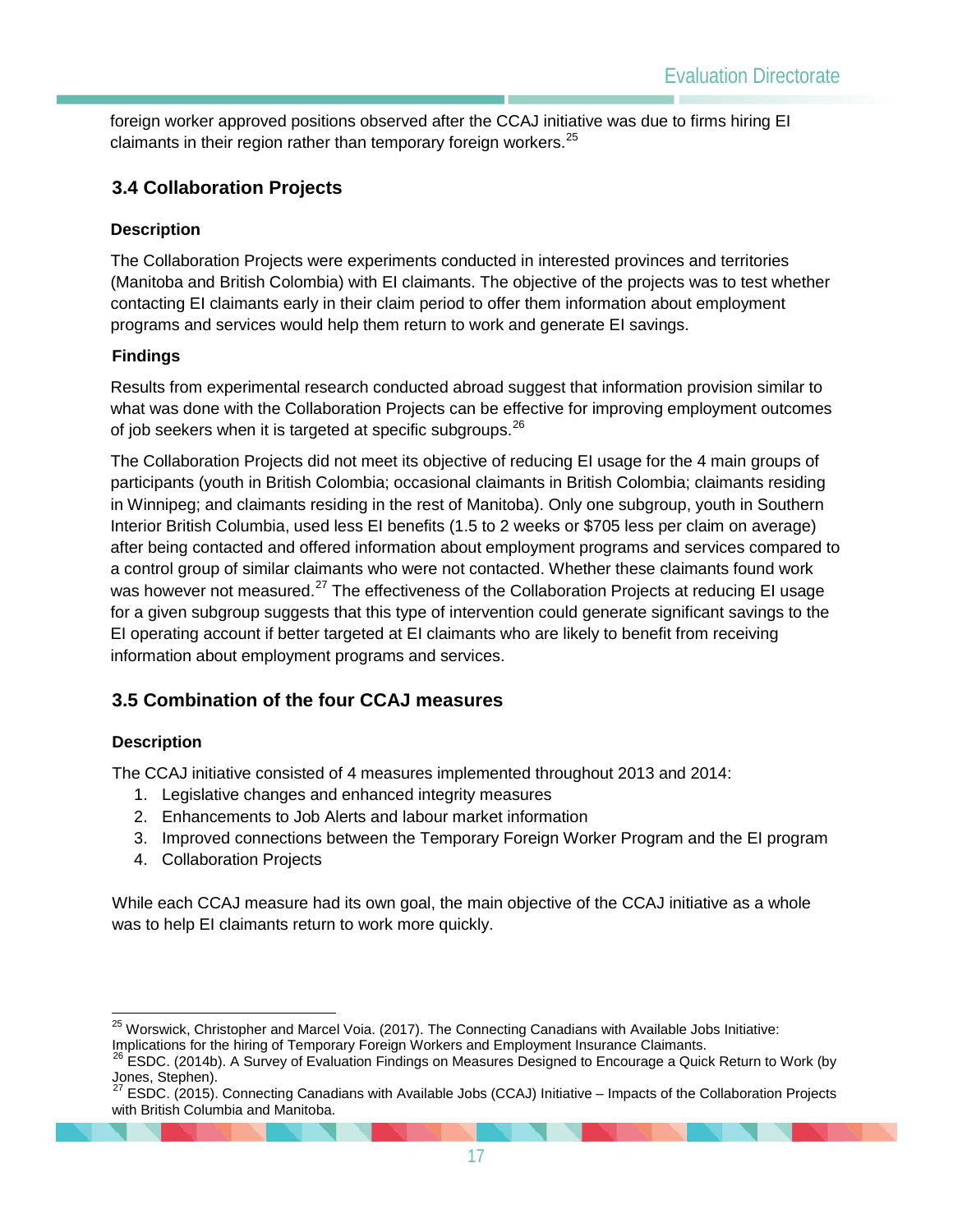#### **Findings**

Two empirical studies measured the impacts of the CCAJ initiative as a whole (the 4 measures combined) on EI usage and one of them also considered impacts on EI claimants' re-employment probabilities, job search efforts, and other outcomes. Overall results are mixed and inconclusive. This is not surprising given that the effects of each individual CCAJ measure were modest and/or restricted to a small part of the population.

One study that compared the year prior to the CCAJ initiative (January 8, 2012 to January 5, 2013) to the year following the introduction of the CCAJ initiative (January 6, 2013 to January 4, 2014) found that EI usage significantly increased for all claimants.<sup>[28](#page-20-1)</sup>

However, another study that compared the period of January 25, 2009 to September 11, 2010 (pre-CCAJ) to the period of January 27, 2013 to September 13, 2014 (post-CCAJ) found that EI usage decreased for occasional claimants (by \$1,200 to \$1,300 per claim) and for frequent claimants (by \$1,500 to \$1,600 per claim) between the two periods. The re-employment probabilities were also found to have increased by 71% for occasional claimants and by 51% for frequent claimants between the pre and post-CCAJ periods. Yet, the study did not provide evidence indicating that claimants increased their job search efforts (probability of looking for work, proportion of the unemployment spell spent looking, hours per week spent looking, number of method used, and probability of moving to take or find a job) after the introduction of the CCAJ initiative.<sup>[29](#page-20-2)</sup>

The lack of change in job search effort combined with the increase in re-employment probabilities could mean two things: the faster return to work observed for occasional and frequent claimants was obtained at the expense of lower quality job; and/or the Job Alerts changes improved the efficiency of job searches. The evidence on these effects is however not strong enough to settle the question (mixed results were found on whether the changes to Job Alerts provided enhanced job search support<sup>[30](#page-20-3)</sup>; and on the impacts of the CCAJ initiative on job quality<sup>31</sup>). There is also the possibility that the study did not perfectly control for changes in the economic conditions and that the faster return to work observed for occasional and frequent claimants was due to the economic recovery experienced between the two periods analysed rather than to the CCAJ initiative.

## <span id="page-20-0"></span>**4. Lessons learned**

Some key pieces of evidence generated by the evaluation of the CCAJ initiative brought out interesting observations that can be taken into consideration in the development of future EI policies. These observations or "lessons learned" are briefly discussed below.

**The changes to the "reasonable job search effort" and "suitable employment" rules might have been more effective at influencing job search efforts if all claimants had been aware of the changes and had been more likely to be monitored and penalized for non-compliance.** 

<span id="page-20-2"></span><span id="page-20-1"></span><sup>&</sup>lt;sup>28</sup> ESDC. (2016a). Early Impacts of the Connecting Canadians with Available Jobs (CCAJ) Initiative.<br><sup>29</sup> ESDC. (2017). Impacts of the Connecting Canadians with Available Jobs (CCAJ) Initiative on Job Search Efforts and Job Characteristics.<br><sup>30</sup> ESDC. (2016b). Employment Insurance Claimant Take-Up of Job Alerts (by Brenčič, Vera and Julie Dubois).

<span id="page-20-4"></span><span id="page-20-3"></span><sup>&</sup>lt;sup>31</sup> ESDC. (2017). Impacts of the Connecting Canadians with Available Jobs (CCAJ) Initiative on Job Search Efforts and Job Characteristics.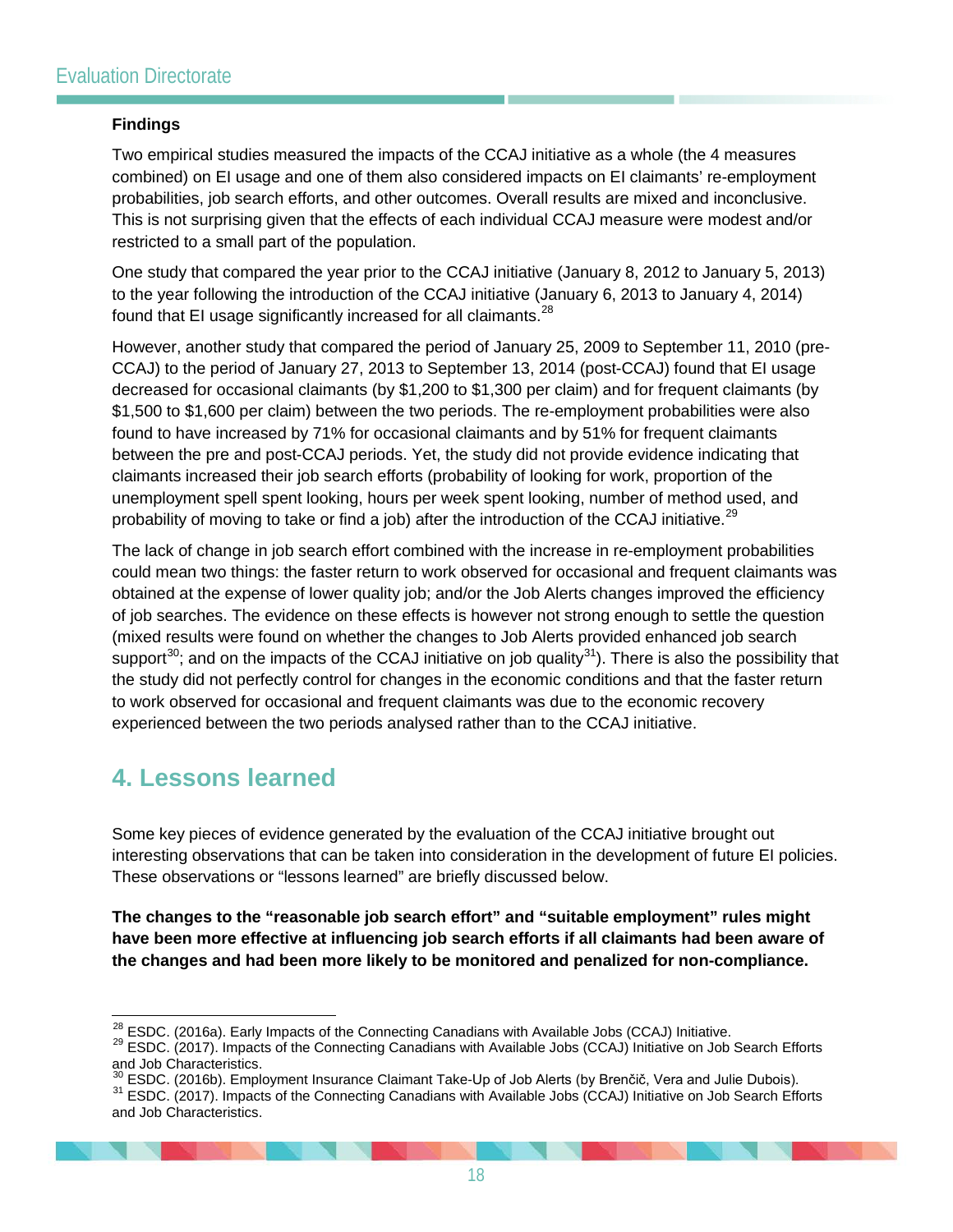The CCAJ initiative introduced changes to the "reasonable job search effort" and "suitable employment" rules claimants must comply with in order to remain eligible for EI benefits. Claimants who did not attend a claimant information session (about 90% of regular and fishing claimants) were not directly informed of these changes. Moreover, for non-claimant information session attendees, the legislative changes did not come along with an increased risk of being investigated and of being penalized for non-compliance. Indeed, the additional compliance investigation focused on claimants at greater risk of not meeting their obligations as identified through the claimant information sessions. Focus group participants actually commented that they had not seen any sign that the EI program was checking on whether they were complying with the new rules.<sup>[32](#page-21-0)</sup>

#### **The presentation of the information at the claimant information sessions could have provided a clearer description of claimant obligations.**

Most focus group participants who heard some aspects of the "reasonable job search" and "suitable employment" rules had heard the rules at a claimant information session which suggests that the sessions played a very important role in disseminating information on claimants' responsibilities. The number of participants who did remember something about the rules was however low despite the high level of claimant information session attendance. This indicates that a substantial number of claimant information session attendees did not retain the information provided at the sessions and indeed participants told the moderator this was the case.  $33$ 

#### **Improved targeting of interventions under the Collaboration Projects could have reduced EI usage to a greater extent**.

Participants in the Collaboration Projects were broadly defined as: youth in British Colombia; occasional claimants in British Colombia; claimants residing in Winnipeg; and claimants residing in the rest of Manitoba. A better targeting of EI claimants who are likely to be more responsive to interventions (for example, those who lack information about employment programs and services and who are likely to benefit from receiving this information) could perhaps improve the effectiveness of interventions similar to the Collaboration Projects.

#### **Little is known about the optimal timing of interventions.**

The ineffectiveness of the Collaboration Projects at reducing EI usage in the short term for the 4 main groups of participants could be explained by the fact that the timing of the treatment was not optimal. Claimants were contacted 17 weeks and 11 weeks after the start of their claim on average in British Columbia and Manitoba respectively. At that time, 21% of claimants in British Columbia and 10% of claimants in Manitoba had already left EI and for these claimants the treatment was obviously ineffective. On the other hand, at the time of the contact, a significant portion of the entitlement of claimants remaining on EI had not been used (about 40% in British Columbia and 60% in Manitoba) which means the potential for reducing EI usage was still high.<sup>[34](#page-21-2)</sup> Whether information about programs and services should be provided earlier (to reach the maximum number of claimants still receiving benefits) or later (to treat claimants when they start being discouraged and are more likely to respond to the treatment) is a question that could be investigated.

<span id="page-21-0"></span> $32$  ESDC. (2016c). Focus Groups for the Evaluation of the Connecting Canadians with Available Jobs (CCAJ) Initiative.

<span id="page-21-1"></span> $33$  ESDC. (2016c). Focus Groups for the Evaluation of the Connecting Canadians with Available Jobs (CCAJ) Initiative.

<span id="page-21-2"></span><sup>34</sup> ESDC. (2015). Connecting Canadians with Available Jobs (CCAJ) Initiative – Impacts of the Collaboration Projects with British Columbia and Manitoba.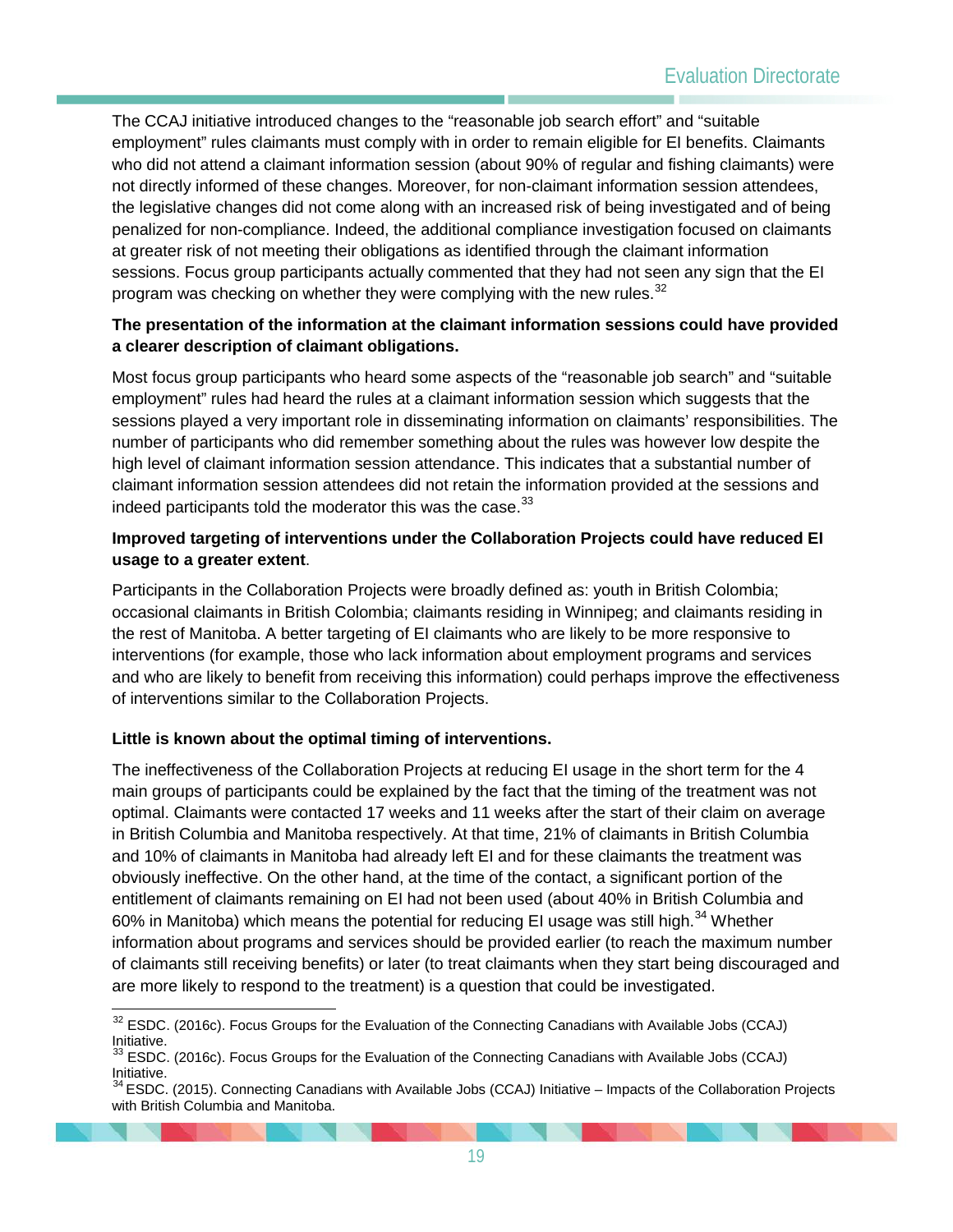# <span id="page-22-0"></span>**Bibliography**

ESDC. (2014a). A Survey of Evidence on Job Search Inefficiencies.

ESDC. (2014b). A Survey of Evaluation Findings on Measures Designed to Encourage a Quick Return to Work (by Jones, Stephen).

ESDC. (2014c). A Synthesis of Lessons Learned in Learning and Labour Market Information.

ESDC. (2014d). Case Studies with Employers for the Evaluation of the Connecting Canadians with Available Jobs (CCAJ) Initiative.

ESDC. (2015). Connecting Canadians with Available Jobs (CCAJ) Initiative – Impacts of the Collaboration Projects with British Columbia and Manitoba.

ESDC. (2016a). Early Impacts of the Connecting Canadians with Available Jobs (CCAJ) Initiative.

ESDC. (2016b). Employment Insurance Claimant Take-Up of Job Alerts (by Brenčič, Vera and Dubois, Julie).

ESDC. (2016c). Focus Groups for the Evaluation of the Connecting Canadians with Available Jobs (CCAJ) Initiative.

ESDC. (2016d). Government of Canada's Connecting Canadians with Available Jobs Initiative – Impact assessment of the component involving Enhanced Integrity activities.

ESDC. (2017). Impacts of the Connecting Canadians with Available Jobs (CCAJ) Initiative on Job Search Efforts and Job Characteristics.

Worswick, Christopher and Marcel Voia. (2017). The Connecting Canadians with Available Jobs Initiative: Implications for the hiring of Temporary Foreign Workers and Employment Insurance Claimants.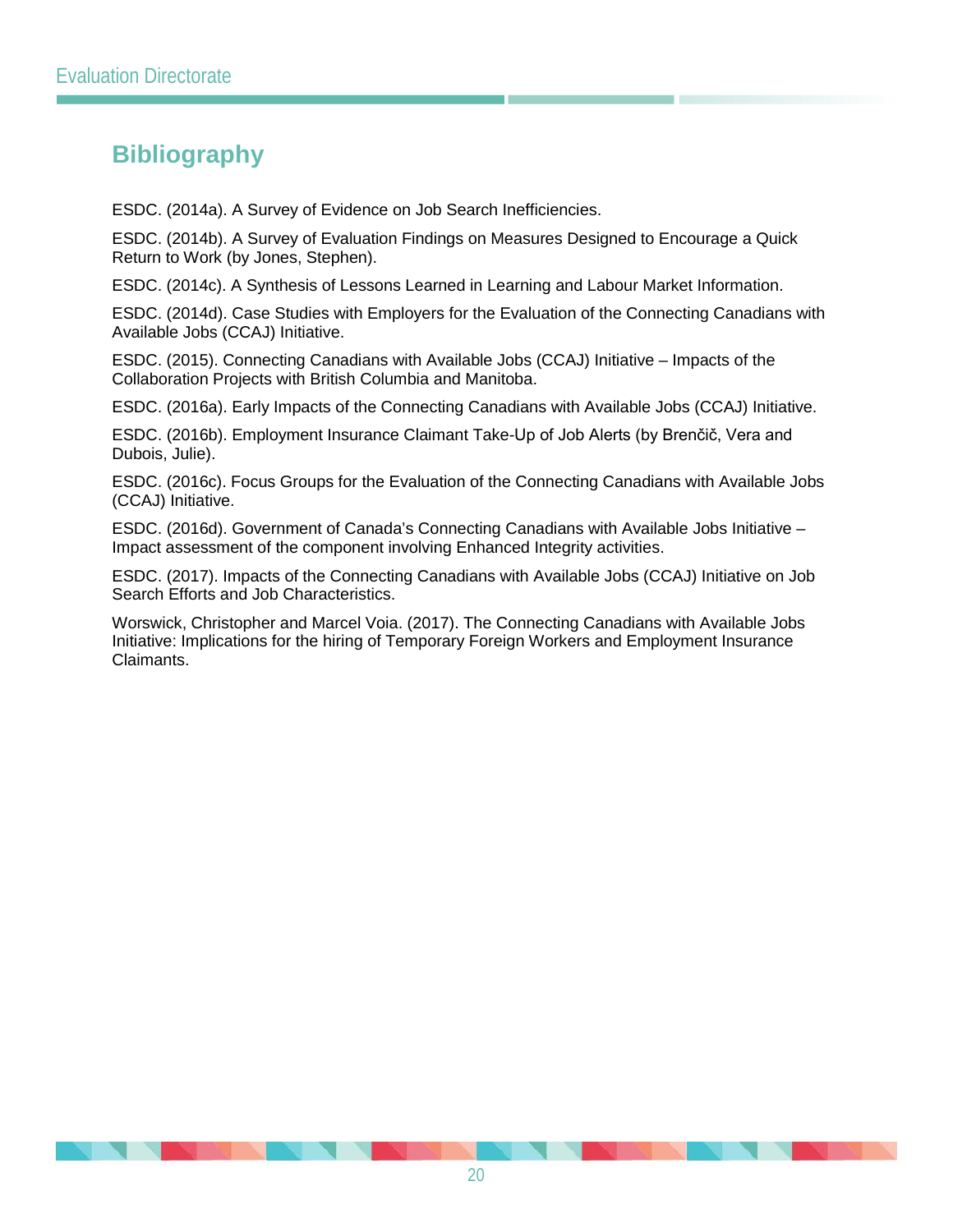# <span id="page-23-0"></span>**Appendix A – Lines of evidence**

The following studies were used as lines of evidence for the evaluation of the Connecting Canadians with Available Jobs (CCAJ) initiative

#### **Literature reviews**

A literature review on the impacts of labour market information in Canada and abroad had been planned by ESDC Evaluation Directorate prior to the launch of the CCAJ evaluation. Although this study does not focus on specific labour market information components of the CCAJ initiative, it does provide evidence to help assess the rationale of the initiative. For example, the study summarises findings from the Summative Evaluation of HRSDC Labour Market Information Products and Services (2005) as well as results from six experiments conducted by the department over the 2005 to 2008 period to measure the impact of labour market information on employment outcomes and intermediate outcomes.<sup>[35](#page-23-1)</sup>

Another literature review was conducted specifically for the evaluation of the CCAJ initiative. This study reviews the international evidence on the impacts of policies similar to the CCAJ initiative; in other words, policies aimed at reducing unemployment duration and EI usage. Results on the effectiveness of these measures were used to gauge the rationale of the CCAJ initiative.<sup>[36](#page-23-2)</sup>

#### **Qualitative studies**

In 2014, 93 case study interviews were conducted with employers who submitted Labour Market Opinion applications to hire temporary foreign workers through the Temporary Foreign Worker Program in 2012 and 2013. Employers interviewed were representative of the population of heaviest users of the Temporary Foreign Worker Program (based on the number of positions requested). Findings from this study provide qualitative evidence on whether the third component of the CCAJ initiative achieved its objective. <sup>[37](#page-23-3)</sup>

Focus groups were conducted in November 2015 in 4 locations (Halifax, Laval, Toronto and Edmonton) with EI recipients who established a claim in 2013 or later. In each location, three focus groups were conducted, one with each claimant type (frequent claimants, occasional claimants, and long-tenured workers). Focus groups participants provided their views on several evaluation questions related to the impacts of the CCAJ initiative.<sup>[38](#page-23-4)</sup>

#### **Quantitative studies**

A statistical study based on the Canadian Out-of-Employment Panel survey and the Employment Insurance Coverage Survey (EICS) analyses the job search behaviours of unemployed individuals who were laid off from their job in 2010 or 2011 (pre-CCAJ period). EI regular recipients are compared to non EI recipients with regards to several job search indicators to address a question

<span id="page-23-2"></span><span id="page-23-1"></span><sup>&</sup>lt;sup>35</sup> ESDC. (2014c). A Synthesis of Lessons Learned in Learning and Labour Market Information.<br><sup>36</sup> ESDC. (2014b). A Survey of Evaluation Findings on Measures Designed to Encourage a Quick Return to Work (by Jones, Stephen).<br> $37$  ECDC

<span id="page-23-3"></span><sup>37</sup> ESDC. (2014d). Case Studies with Employers for the Evaluation of the Connecting Canadians with Available Jobs  $(CCAJ)$  Initiative.

<span id="page-23-4"></span>ESDC. (2016c). Focus Groups for the Evaluation of the Connecting Canadians with Available Jobs (CCAJ) Initiative.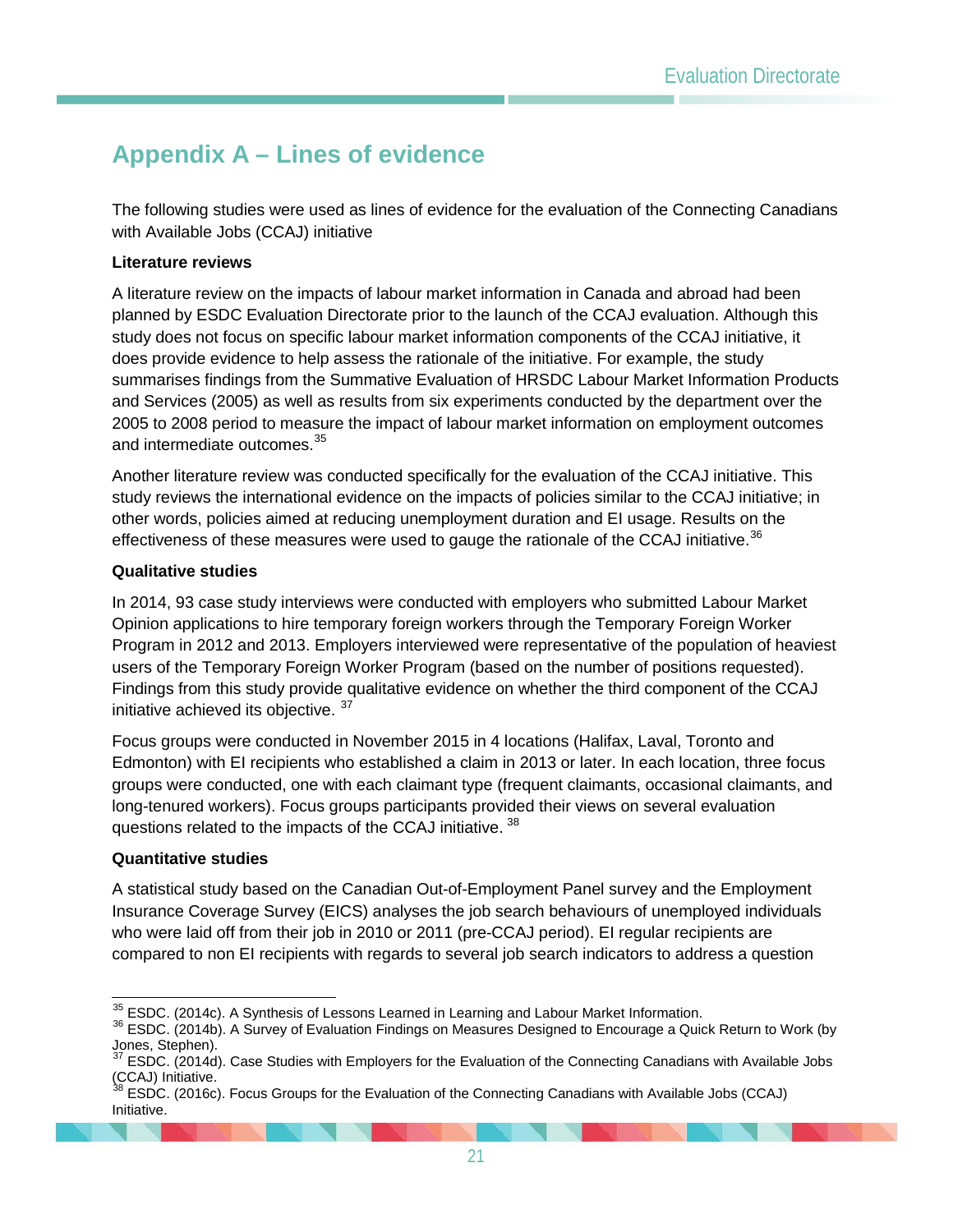related to the rationale of the initiative: What is the evidence suggesting inefficiencies in the job search behaviour of EI claimants? [39](#page-24-0)

One econometric study measured the impacts of the CCAJ initiative on various outcomes of EI claimants: weeks and amount of EI benefits paid, probability of having disqualifications or disentitlements due to inadequate job searches or failing to accept suitable job offers, job search activities, unemployment duration, and post-claim job characteristics. Different econometric models are estimated using EI administrative data and Canadian Out-of-Employment Panel survey data to provide evidence on several questions related to the performance of the initiative. <sup>[40](#page-24-1)</sup>

An econometric study focuses on the second component of the CCAJ initiative (changes to Job Alerts and labour market information). The study relies on EI administrative data and Canadian Outof-Employment Panel survey data and uses various econometric approaches to assess whether the usage of Job Alerts, Job Bank and labour market information increased as a result of the CCAJ initiative and whether the usage of these services had an impact on the labour market outcomes of users $41$ 

Another econometric study examines the impacts of the third components of the CCAJ initiative (improved connections between the Temporary Foreign Worker Program and the EI program). The study uses Temporary Foreign Worker Program and EI administrative data and multivariate analysis to study the determinants of changes over time in the number of claimants and number of temporary foreign worker positions requested and approved. The effect of the CCAJ initiative on these changes is isolated from the effect of other factors. This study provides evidence on whether the CCAJ initiative helped ensure Canadians are considered before temporary foreign workers.<sup>[42](#page-24-3)</sup>

A statistical study based on EI administrative data assesses the short term effects of the CCAJ initiative as a whole. The study looks at trends in the incidence of disqualification/disentitlement and EI usage (weeks and amount of EI benefits paid) in the one year period prior to and following the introduction of the CCAJ initiative. The effect of the CCAJ initiative on these outcomes is isolated from the effects of other factors using multivariate analyses. <sup>[43](#page-24-4)</sup>

#### **Experimental studies**

An experimental study was conducted to measure the effects of the Claimant Information (CI) sessions that were redesigned as part of the CCAJ initiative (first component). The process to select claimants for sessions was standardized and based on a random allocation to treatment (directed to sessions) and control (not directed to sessions) groups. The impact of the redesigned sessions was measured by comparing the two groups on a number of indicators, including the length of claim, claim exhaustion, report of finding work and applied disentitlements and disqualifications.<sup>[44](#page-24-5)</sup>

Another experimental study was designed to estimate the impacts of the Collaboration Projects, the fourth component of the CCAJ initiative. The Collaboration Projects were implemented in British

<span id="page-24-4"></span><span id="page-24-3"></span>Implications for the hiring of Temporary Foreign Workers and Employment Insurance Claimants.<br><sup>43</sup> ESDC. (2016a). Early Impacts of the Connecting Canadians with Available Jobs (CCAJ) Initiative.

<span id="page-24-1"></span><span id="page-24-0"></span> $39$  ESDC. (2014a). A Survey of Evidence on Job Search Inefficiencies.<br><sup>40</sup> ESDC. (2017). Impacts of the Connecting Canadians with Available Jobs (CCAJ) Initiative on Job Search Efforts and Job Characteristics.<br><sup>41</sup> ESDC. (2016b). Employment Insurance Claimant Take-Up of Job Alerts (by Brenčič. Vera and Julie Dubois).

<span id="page-24-2"></span><sup>42</sup> Worswick, Christopher and Marcel Voia. (2017). The Connecting Canadians with Available Jobs Initiative:

<span id="page-24-5"></span><sup>44</sup> ESDC. (2016d). Government of Canada's Connecting Canadians with Available Jobs Initiative – Impact assessment of the component involving Enhanced Integrity activities.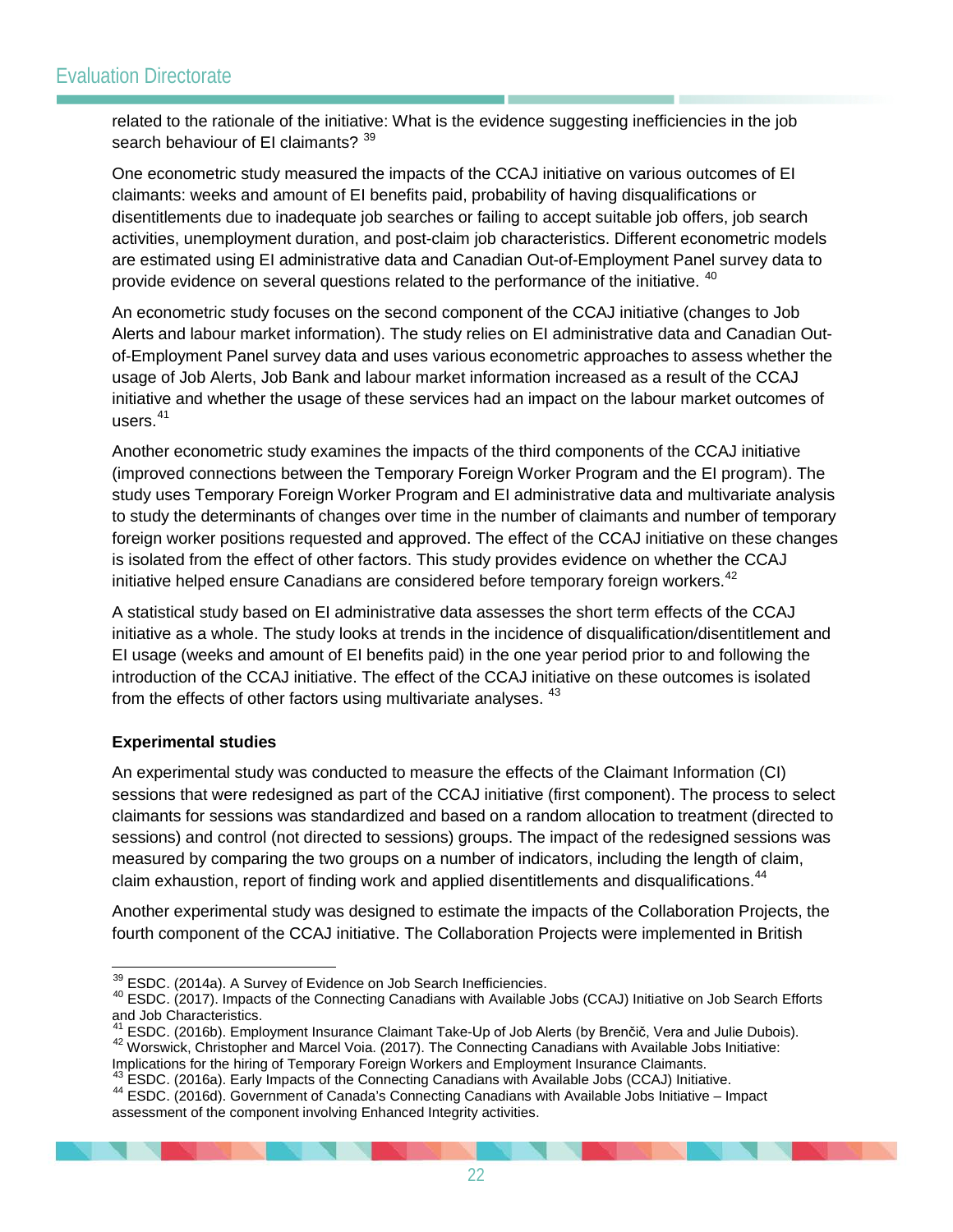Columbia and Manitoba and took the form of field experiments in which a random group of EI claimants within a targeted population was assigned to the treatment group to be contacted early in their claim about available employment program and services or assigned to a control group (see section 2.4). The causal impact of this outreach activity (or the "treatment effects") was estimated by comparing the EI outcomes (claim duration, weeks and amount of EI benefits paid, probability of training) of the two randomly selected samples of claimants, while also controlling for observed differences in the characteristics of the two groups via regression and matching models.<sup>[45](#page-25-0)</sup>

<span id="page-25-0"></span> <sup>45</sup> ESDC. (2015). Connecting Canadians with Available Jobs (CCAJ) Initiative – Impacts of the Collaboration Projects with British Columbia and Manitoba.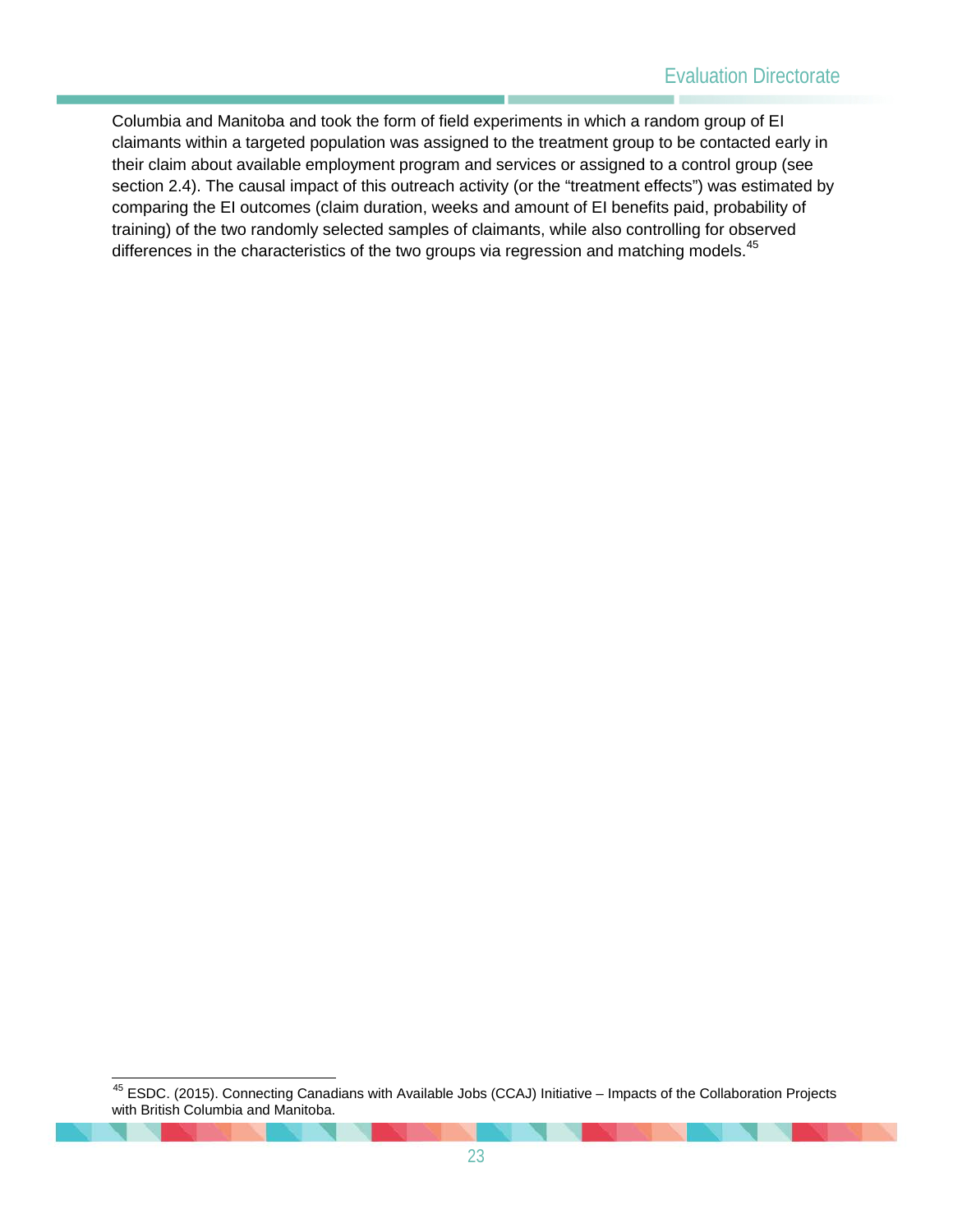# <span id="page-26-0"></span>**Appendix B – Evaluation Questions**

#### **Need for the Program**

1. What are the evidence suggesting inefficiencies in the job search behaviours of EI claimants?

Lines of evidence: Quantitative studies, literature reviews

2. What is the state of knowledge on the use of labour market information and its impacts on labour market outcomes?

Lines of evidence: Literature reviews

3. What is the matching potential between EI claimants and the jobs that are filled or expected to be filled by temporary foreign workers?

Lines of evidence: Quantitative studies

4. What are the potential benefits of worker profiling and early intervention strategies?

Lines of evidence: Literature reviews

#### **Achievement of Expected Outcomes and Secondary Impacts**

5. Did the CCAJ initiative clarify claimants' responsibilities to seek and accept all suitable employment?

Lines of evidence: Qualitative studies

6. Did the CCAJ initiative increase benefit disqualifications and/or disentitlements due to inadequate job searches or failing to accept suitable job offers?

Lines of evidence: Quantitative studies

7. Did the CCAJ initiative encourage claimants to return to work faster and reduce unemployment duration?

Lines of evidence: Experimental studies, quantitative studies, qualitative studies

8. Did the CCAJ initiative reduce EI usage (claim duration, benefit paid, frequency of claims)?

Lines of evidence: Experimental studies, quantitative studies

9. What was the impact of the CCAJ initiative on the type of work accepted by EI claimants (for example,earning, location)?

Lines of evidence: Quantitative studies, qualitative studies

10. What was the impact of the CCAJ initiative on work patterns of EI claimants (for example, movement from seasonal to permanent jobs)?

Lines of evidence: Quantitative studies, qualitative studies

11. Did the CCAJ initiative reduce the number of employers requesting and receiving government permission to hire temporary foreign workers? Where and to what extent did the number reduce?

Lines of evidence: Quantitative studies, qualitative studies